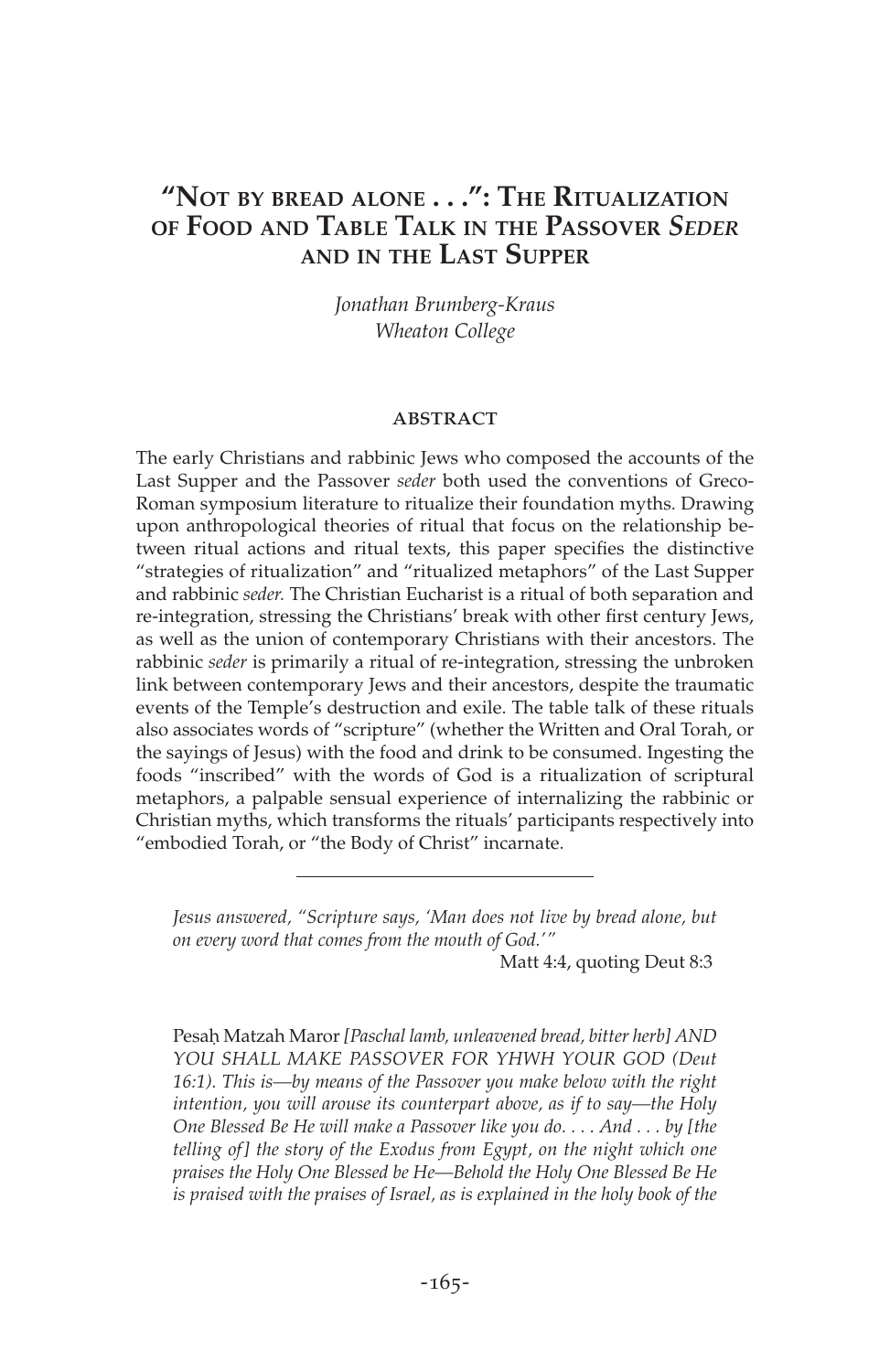Zohar: *"YOU SHALL MAKE A* PESAH\—*a* peh s´ah\ *[a talking mouth]—FOR YHWH YOUR GOD as mentioned above.* From the commentary of R. Solomon Ha-Kohen of Radomsk— *Tiferet Shlomo*—on the Passover Haggadah, 19th c., Hasidic

#### **INTRODUCTION**

When contemporary Jews and Christians perform the rituals of the Passover *Seder* or the Eucharist, respectively, they make a point of explaining the symbolism of the food and wine they eat and drink. Christians recite the words of institution, a conflation of verses from the New Testament,

The Lord Jesus, the same night he was betrayed, took bread and when he had given thanks, he broke it, and said, "Take eat, this my body which is broken for you; this do in remembrance of me."

In the same manner also the cup, after he had supped, saying, "This cup is the new covenant in my blood. . . . This do in remembrance of me." (1 Cor 11:23–26; par. Luke 22:19–20)

Jews specify the meaning of *matzah* (unleavened bread); *maror* (bitter herb); and *pesah* (lamb bone), and give several explanations for the four cups of wine drunk at the Passover *seder*. Indeed, the Four Questions pose the question of the meaning of *matzah* and *maror* at the beginning of the *seder*. Why is there this stress in both traditions on eating, drinking, and *talking about it*?

There are three main reasons why both the Christian and Jewish traditions stress these elements. First, the Last Supper, upon which the subsequent Lord's Supper ritual was based, was most likely a Passover *seder.* While the evidence for this is mostly circumstantial, it is nevertheless compelling, and it is certainly how the Synoptic Gospels understood and represented the Last Supper, especially Luke.<sup>1</sup> Secondly, as I have argued in my dissertation

<sup>1</sup> Brumberg-Kraus, 1991:203. The evidence: (1) all the Gospels clearly identify the Last Supper as the meal on the evening when Passover begins, except for John. John's patently theological purpose of identifying Christ as "the true Passover sacrifice" (not greater fidelity to history) motivates the evangelist to depict the Last Supper before Passover begins, so Christ's crucifixion can occur on the same day the lambs for the Passover sacrifice are slaughtered. (2) Luke's account mentions that the Passover lamb was served at the meal, even if Jesus didn't eat it (Luke 22:15, 16). But without the specific mention of *matzah* and *maror,* this alone would be insufficient evidence that this meal was the same type of meal described by *m. Pesah*. in the second century CE. Add to this that (3) there were at least two cups of wine at the meal, one before dinner, one after (according to Luke 22:17, 20)—like the Mishnah's two before, two after the meal proper. (4) Jesus recited blessings over the bread and wine (Luke 22:17, 19) as the practice of Pharisaic early rabbinic *havurot*, whose innovations made the Passover *seder* distinct from the Biblical observance of Passover. (5) Mark's Gospel (14:20 par. Matt 26:23) mentions dipping food into condiments at the Last Supper, a practice the third of the three (or four) questions in *m. Pesah*\*.* 10:4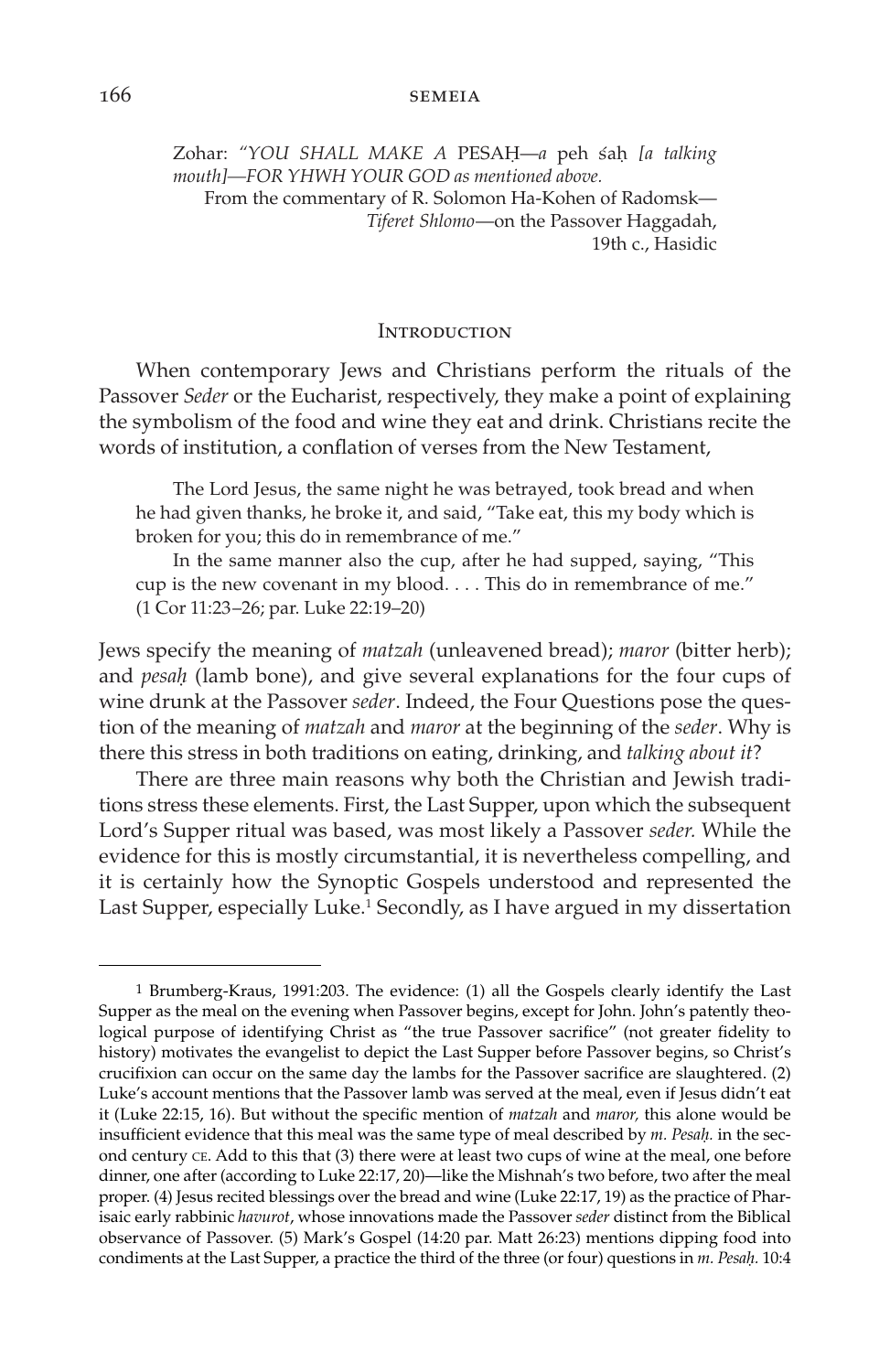(1991), Christian and Jewish table talk emerged from the classical tradition of Hellenistic symposium literature. Hellenistic symposium literature glorified the convivial gatherings of educated people to discuss topics of popular intellectual interest over fine food and a cup (or two or more!) of wine. Frequently, the food and wine, or the habits of dining, were themselves the subject of conversation. The scholarly Christian and rabbinic promulgators of the Lord's Supper and the Passover *seder* used the conventions and practices of symposium literature, just as other Greco-Roman popular philosophers and sage/bureaucrats, in order to attract adherents to their groups and to articulate their particular ideological perspectives (Brumberg-Kraus, 1991:247–48). Finally, the Last Supper and Passover *seder* are similar because both belong to the same category of religious phenomena: meal rituals. Or to be more precise, the *literary sources* for the Last Supper and rabbinic *seder* both *represent* similar religious phenomena: meal rituals.

In my earlier research, I was particularly insistent about this distinction between literary descriptions of dinner rituals and the rituals themselves (1991:11). I tried to clarify certain aspects of Luke's theology by comparing and contrasting his literary representation of table fellowship with what I called other Greco-Roman "idealizations" of table fellowship, i.e. in the various genres of symposium literature. However, I concluded from my comparison that Luke's particular use of the symposium genre and its commonplaces was somehow more oriented toward future performances of the meal rituals it described than its non-Christian counterparts. After all, few people go around re-enacting Plato's *Symposium*, Petronius' *Cena Trimalchionis*, or the lovers' meals in Achilles Tatius' novel *Leucippe and Cleitophon*, while the Lord's Supper is a staple of Christian practice. Thus *in function*, Luke's Christian symposia had much more in common with the rabbinic *seder* preserved in *m. Pesah*\*.* 10, despite their significant differences in literary *form*. Luke's Gospel consists of meal scenes imbedded in a narrative; the Mishnah's *seder* is a "list of meal rules." I knew Luke's Gospel and the rabbinic *seder* "ritualized" the meals they describe or prescribe in ways that their counterparts in Greco-Roman symposium literature did not. But because I was so concerned with distinguishing between rituals and literary accounts of them, I was unable to specify precisely where and how the intersections between rituals and *texts* about rituals occurred. This paper is intended to remedy that problem. Hence my epigraph, "Man does not to live by bread alone, but on

suggests distinguishes the seder from ordinary meals. (6) According to Mark 14:26 and Matt 26:30, the Last Supper concludes with the singing of "the hymn"—which could easily be a reference to the Hallel sung after the meal as per *m. Pesah*. 10:6. (7) Both meals stress table talk as a significant component. (8) Reclining was the appropriate eating posture for each meal. Together, these details (nearly all conventions of Hellenistic symposia, too) suggest the Last Supper was a *seder*—that is, something much more like the rabbinic *seder* than the Israelite rite prescribed in the Bible. See also Bahr; Tabory 1977/78, 1981; Bokser, 1984; Brumberg-Kraus, 1991: 10–11, 203n12, 215.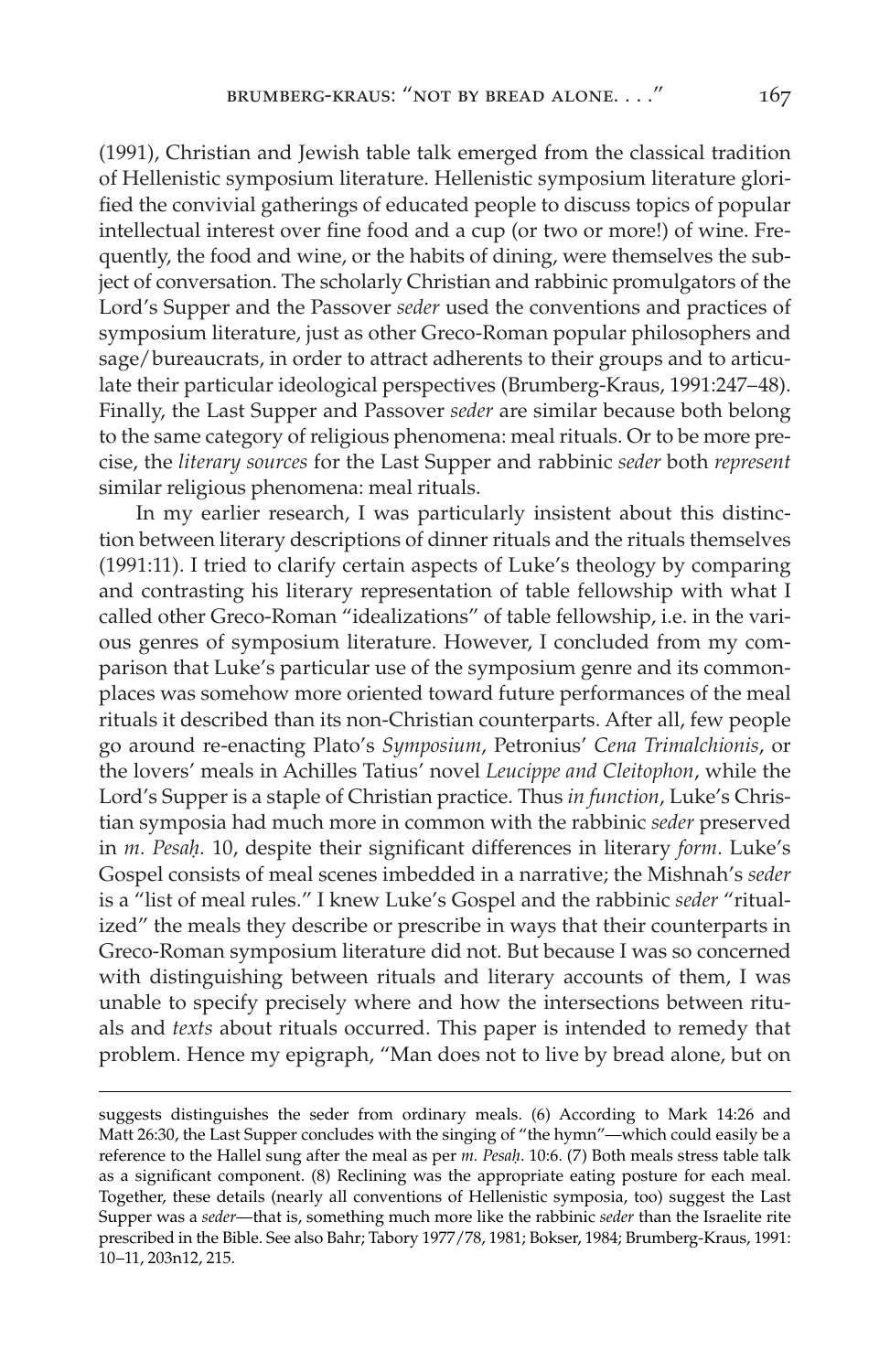every word that comes from the mouth of God," was chosen partly to suggest that neither the acts of eating nor the words about them in the Christian Eucharist and early rabbinic *seder* can be fully understood when treated separately, but only when they are viewed together.

So let's return to our original observation: the authors of the early Christian eucharistic traditions and the early rabbinic *seder* make a point of explaining the symbolism of the food and wine they eat and drink. The table talk connected to the events and "props" of these rituals calls attention to the fact that the foods function as more than just nourishment. They are not "bread alone," but are also coded with cognitive contents to be internalized, that is, "ingested" just like the foods on which their meanings are conveyed. Namely, they are symbols of the historical experiences of the two different communities recounting them. Both the early Christians and Jews who composed these accounts used the circumstances of a symposium meal to ritualize their respective foundation myths. Another way of putting it is that the texts ritualize certain foundational metaphors: that bread and wine *are* the body and blood of Christ; that *pesah*\*, matzah*, and *maror are* the historical experiences of the redemption and the slavery of "our ancestors."2 The groups who ingest these incarnate "experiences" of a person or persons separated from them by time and/or circumstances take them on; they become what they eat. To the extent that each of these collective historical experiences are understood also as decisive revelations of God, eating the foods that embody these experiences also becomes in effect a means of union with God. In that sense too, in *both* traditions "man is not to live on bread alone, but on every word that comes from the mouth of God."3 But we are anticipating my argument.

#### Definitions of Ritualization

To proceed beyond my earlier research, we first need definitions of ritual that allow us to speak precisely about the place of talk in these two different

<sup>2</sup> On this understanding of ritual, see Ivan Marcus (6) and see my discussion of definitions of ritual below.

<sup>3</sup> My second epigraph was chosen precisely to counter objections that this is only a Christian idea, that Jews could not conceive of a human being incarnating God. R. Solomon of Radomsk's point is that Jews who tell the Passover story literally become God's mouthpiece, our "talking mouth" [peh sah] becomes God's "talking mouth," as it is written "YOU SHALL MAKE A *PESAH*\—a *peh s´ah*\ [ a talking mouth] FOR YHWH YOUR GOD." That the composers of the Mishnah in the second century CE believed this is another story altogether. On the other hand, Martin Jaffee and others have argued that the rabbis of the Talmud were viewed as "embodied Torah," and if Torah is the word of God, the ideal rabbi would by implication be an embodied "word of God." It is significant that the symbolic *pesah*\*, matzah*, and *maror* "experiences" participants at the rabbinic *seder* would eat are in fact ritual embodiments, acting out of Scriptural quotations. I will return to this point later.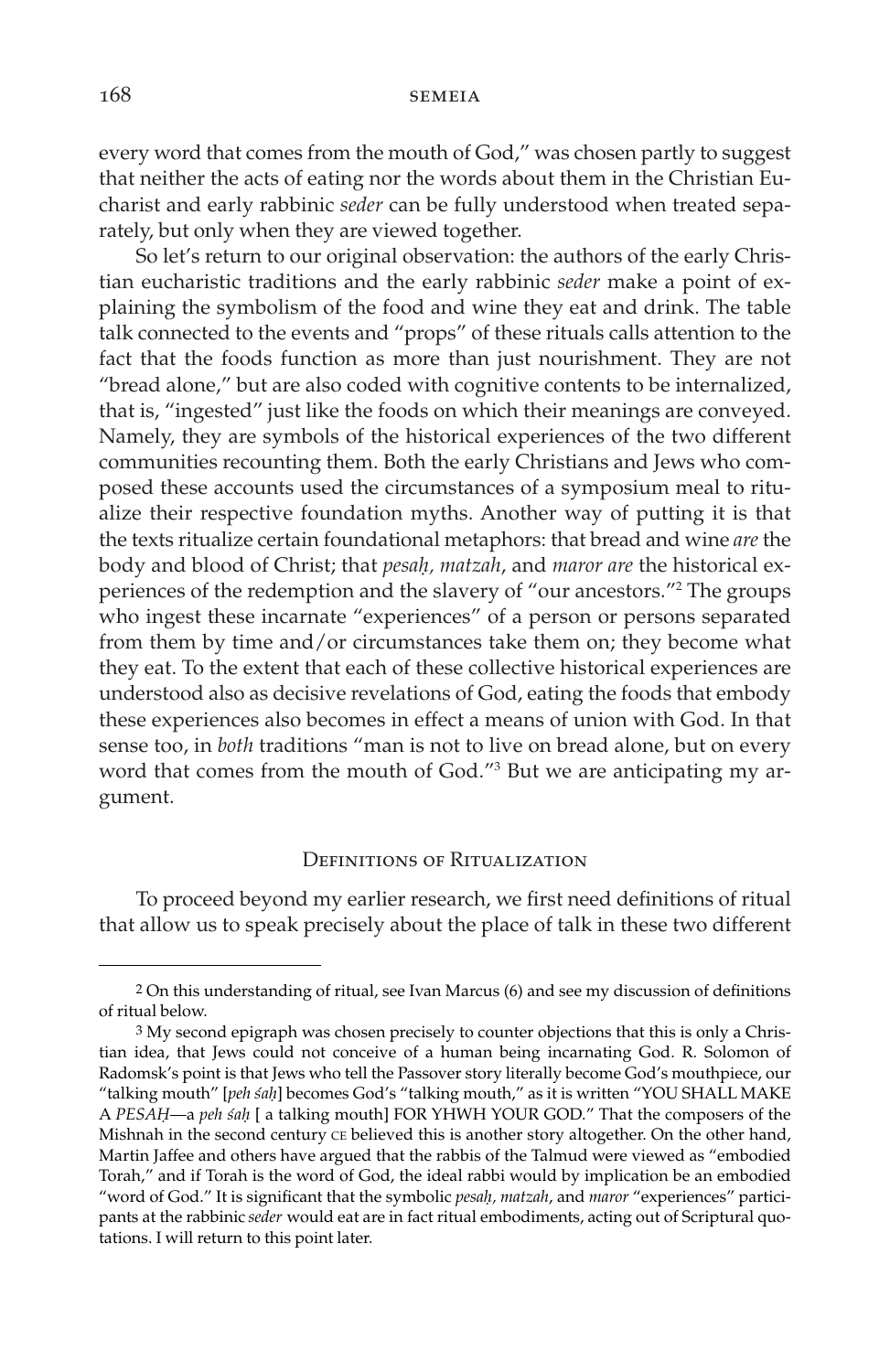eating and drinking rituals. For with all their similarities, it is the different "location" of the talking parts of the eucharistic and rabbinic *seder* rituals that suit them especially to their distinctive religious perspectives, and which constitutes one of the most significant differences between them. After that, we will discuss how the Eucharist's and *seder*'s choice of different foods to consume, and the different ways in which they are to be manipulated and consumed constitute different strategies of ritualization. Each community had its own distinctive way of ritualizing the root metaphors of its group identity, that is, their respective foundation myths and their different collective experiences of divine revelation.

There are four approaches to ritual which I have found helpful for describing the relationship between the actions of rituals and the "texts" about or in them, especially those of the early Christian Eucharist and the rabbinic *seder.* First, "ritualization" can be an editorial phenomenon, the way that one text interprets actions described in another text. According to Baruch Bokser (1988), certain editorial activity can heighten the *ritual* elements of the traditions being re-worked, such as in the tendency of the Babylonian and Palestinian Talmuds to augment *m. Pesah*\. 10's account of the *seder* rituals by giving symbolic explanations for props and actions that the Mishnah treats more or less as accidents. Adding an editorial comment is a way of paying extra attention to the item being commented upon. This presupposes Jonathan Z. Smith's particular definition of ritual, namely that it is "a mode of paying attention" (1987:103). The way the Talmudic editors rewrite their Mishnaic traditions of the Passover *seder* often calls attention to "an accident [or peripheral feature] and by projecting upon [it] both significance and regularity, and annihilates its original character as accident."(Bokser, 1988:445, citing J. Z. Smith, 1980:113–15). The Mishnah itself also "ritualizes" its inherited Passover traditions in this way. Analogously, even the way the composers of the Gospels like Luke frame their Christian meal traditions in symposium scenes imbedded in longer narratives focuses attention on what could be accidental or peripheral features, e.g. reclining without taking a bath or passing the bread around. It "projects upon [them] . . . significance and regularity"; it ritualizes them. Secondly, words about rituals can be a constituent part of rituals, according to Jane Harrison's classic definition. Rituals in general, and these eating rituals in particular, integrate three basic structural components: "things shown" (the ritual "props" themselves), "things said" (statements about the props like "this is my body" or "bitter herb, because they embittered our lives"), and "things done" (the formal, ordered activities of manipulating and eating the talked-about props). Blessings, songs, "words of institution," the "script" of the Passover Haggadah are all examples of "things said" *within* a ritual. But what about "things said" like the Gospel accounts of the Last Supper, that are not necessarily recited at the same time that the eucharistic ritual is performed? Victor Turner's view that rituals are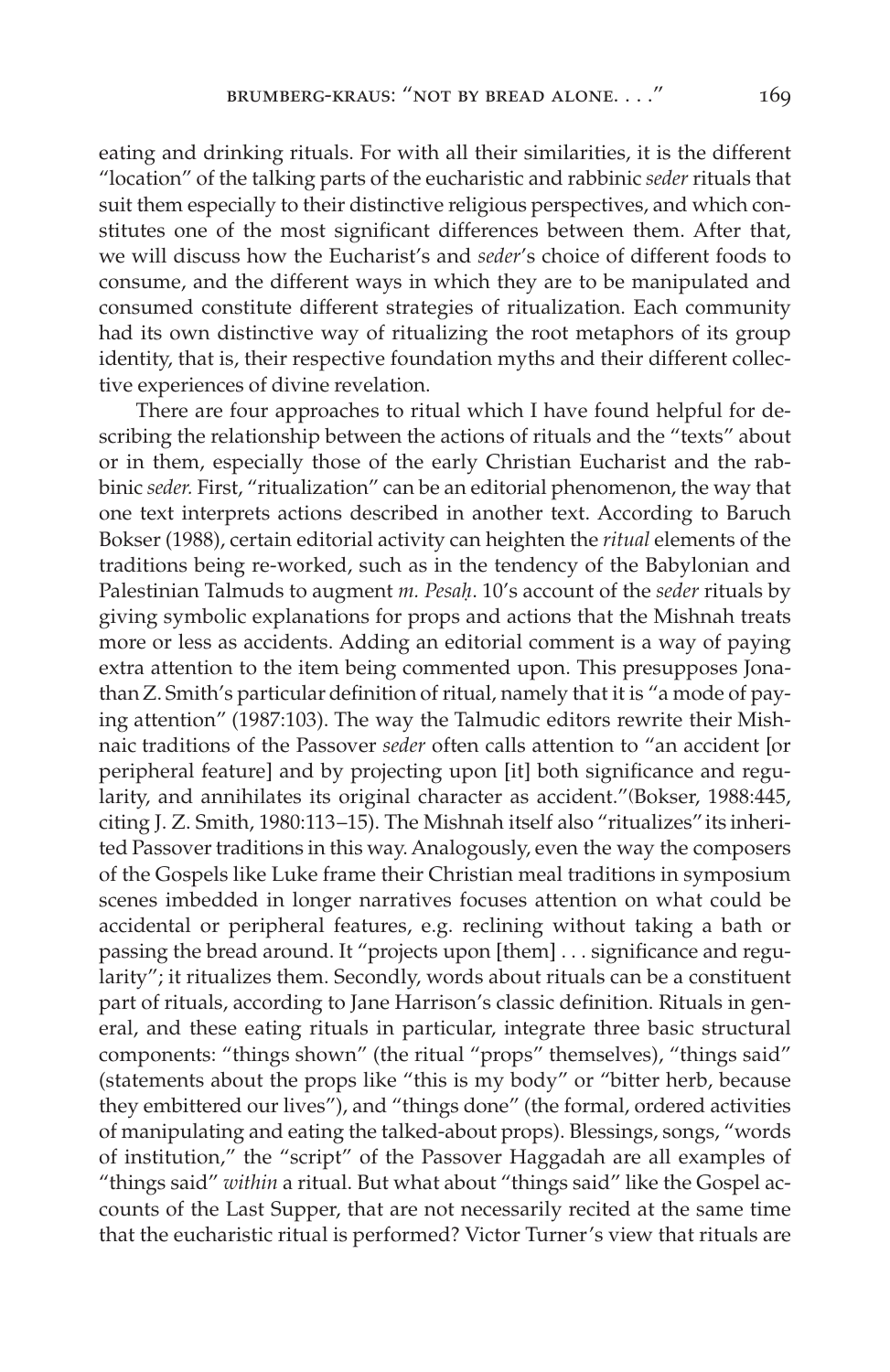performances in the context of broader "social dramas" is a third way of understanding the relative places of rituals and stories about them. Turner, in "Social Dramas and Stories About Them," views texts that describe rituals as parts of an extra-textual ritual process—"scripts" of "social dramas." Rituals are interrelated with social dramas external to the framework of a particular ritual. They exist on a continuum, each informing the other—as graphically illustrated by Richard Schechner's diagram (Turner: 154).



Here social dramas are the historical events in the life of the community, often expressed as social tensions and conflicts. Rituals are not simply reflections of these values and conflicts, but also ways of acting upon and transforming societies. At the same time, each society has its own particular cultural conventions, its distinctive patterns of social process that provide the "implicit rhetorical structures" for what Turner (154) calls its "expressive cultural genres." The texts about rituals we are discussing are precisely these "expressive cultural genres." The rituals and the stories about them are on the same continuum, just at different places. In the case of Luke's account of meals with Jesus, the same social drama "is behind" both the meal rituals themselves and his stories about them. Luke's "ritualization" of the meals of Jesus is his *placing* of them in the major social dramas lived out by the Christian community in the first century CE. Finally, texts may provide metaphors that can be acted out. The eucharistic meal becomes a ritual realization of the metaphor "we are the body of Christ"; the consumption of the Passover seder foods ritualizes the metaphor "this is what YHWH did for *me* when *I* went out of Egypt."4 This is what Ivan Marcus (6) calls the "ritualization of

<sup>4</sup> Exod 13:8. It is a metaphor for all generations of Jews subsequent to the generation of the Israelites who actually left Egypt to say *we* were slaves in Egypt, *we* left there, God redeemed *us*. *M. Pesahim* (i.e. 9:5) patently recognizes the distinction between the Israelites who experienced the original redemption from Egypt (*Pesah*\ *Mitzraim*) and the later generations of Jews who vicariously re-live it (*Pesah*\ *dorot*).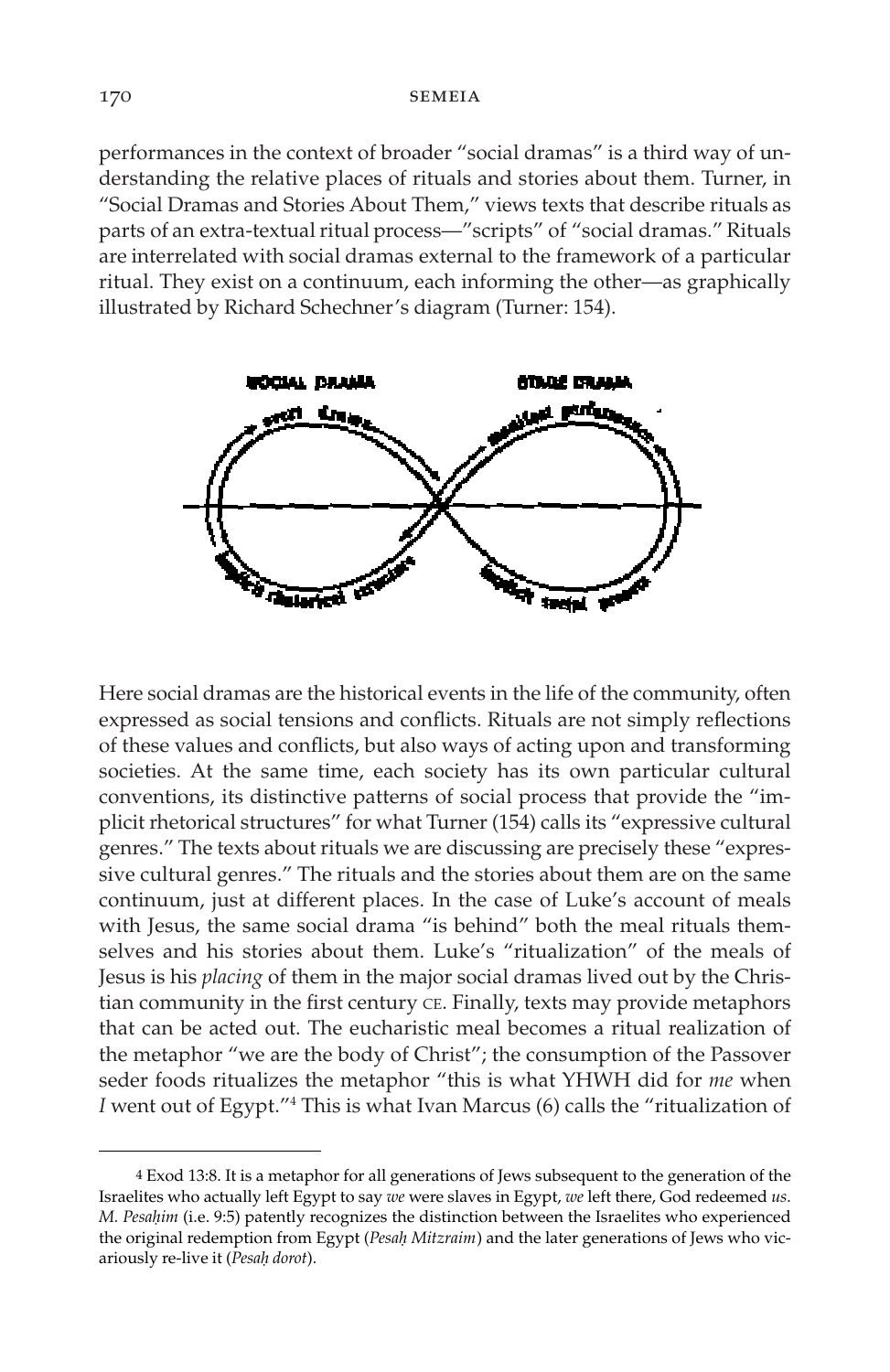metaphors."5 This kind of ritualization transforms cognitive communication of ideas into something much more experiential.6 The Jews and Christians of the first and second centuries CE ritualized their foundation myths in order to heighten their experiential dimension, to embody their respective mythic identities in shared, replicable, self-conscious group experiences. Their ritual meals were and continue to be palpable, concrete, experiential means for reinforcing or inculcating members with their distinctive religious identity.

These four different approaches to ritual are complementary, not mutually exclusive. Each emphasizes different aspects of the relationship between rituals and texts of rituals. These aspects are variously stressed in the early Christian Eucharist and rabbinic *seder* rituals. It is precisely in these relative emphases that the similarities and differences between the meal rituals of the two religious traditions reside.

# Literary Ritualization of the Last Supper and Passover *SEDER* as Symposia

The accounts of the Lord's Supper and Passover *seder* ritual draw from the conventions of Greco-Roman symposium literature to project significance onto the ostensibly accidental or peripheral things and behaviors of their meals, that is, to accentuate their ritual elements. Two conventions in particular help them achieve this end: (1) singling out actions that occur in a meal, *faits divers*, to provoke comment and discussion and (2) dialogue and/or narrative frames. The rabbinic *seder* and New Testament descriptions of the Last Supper both exploit the technique of the provocative *fait divers*. For example, in Luke's account of the Last Supper, the occasion itself of gathering to eat the Passover offering as a small group, and then Jesus' actions of breaking and distributing bread, pouring and distributing the wine, and the argument that breaks out between the disciples each prompt some comment or explanation. Note especially Luke's use of the demonstrative pronoun and the particle  $\delta \dot{\epsilon}$ to stress the objects and actions right there at the meal as the cues for Jesus' table talk.

14When the hour came he reclined at the table [*anepesen*], and the apostles with him; 15and he said to them, "How I have longed to eat this passover

<sup>5</sup> Marcus credits the anthropologist James Fernandez with the concept of "ritualization of metaphors."

<sup>6</sup> This "experiential emphasis" is what led later Jewish medieval mystics to turn the dual definition of the Hebrew word *ta'am* as both "reason" and "taste" into a metaphor for their experience of linking mind and body when they self-consciously performed the traditional rituals according to the new mystical reasons they found for them [*ta'amei ha-mitzvot*] (Matt: 398, citing the *Zohar* 3:271b [*Raya Mehemna*] and other thirteenth to fourteenth cent. Spanish kabbalistic sources). As one mystic put it, "We will be able to prepare tasty reasons [*mat'amim*] for [God's] ritual laws, such as He loves."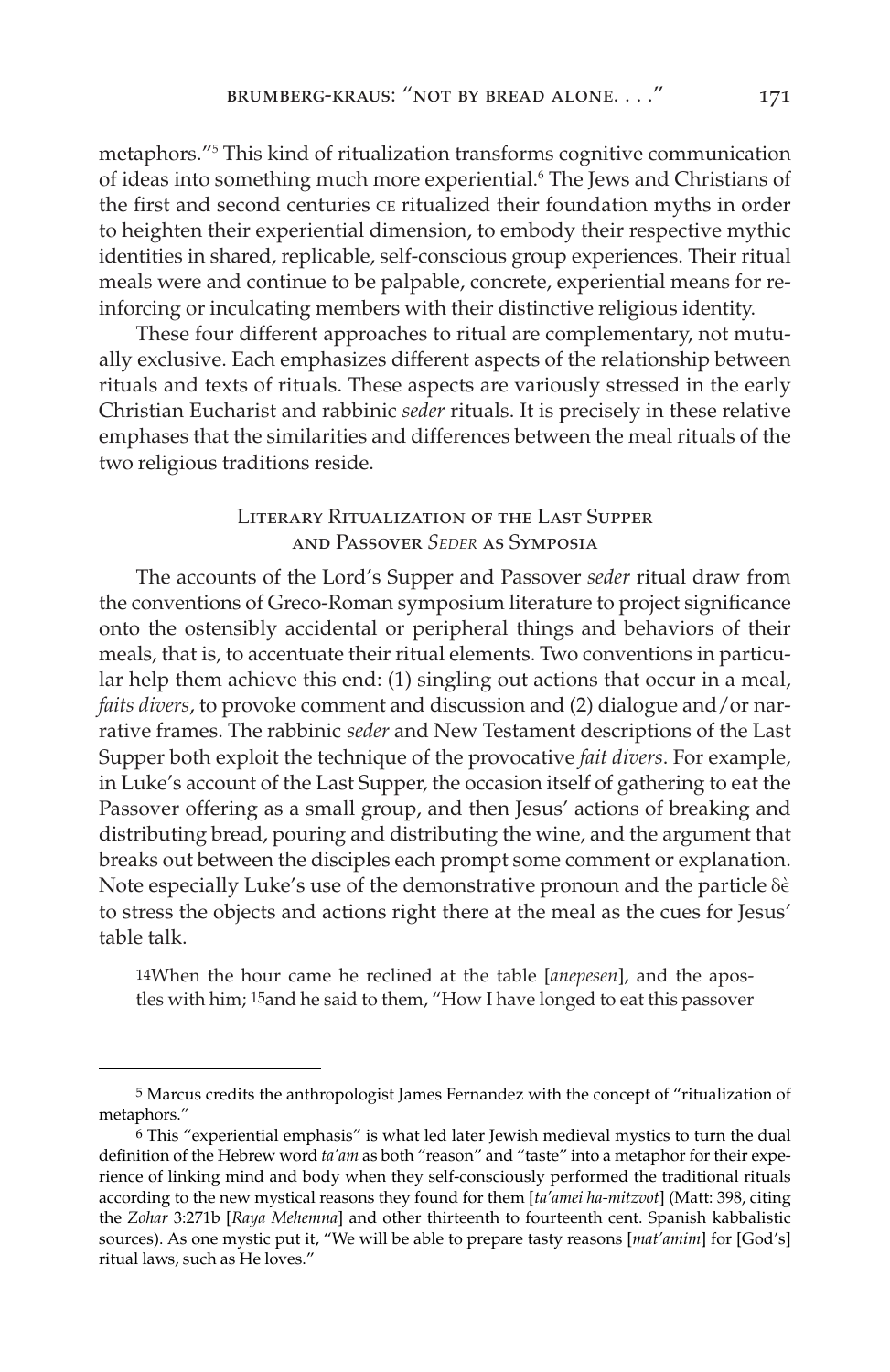[*touto to pascha*] before my Passion. 16For I tell you I will not eat it until the time it is fulfilled in the kingdom of God." 17And when he took a cup and blessed [it], he said, "Take this [*touto*] and share it among yourselves. 18For I tell you from now on I will not drink from the fruit of the vine until the time when the Kingdom of God comes." 19And when he took bread and blessed [it], he broke it and gave it to them, saying, "This [*touto*] is my body which is given for you. This [*touto*] do in my memory." 20And the cup likewise after eating the meal, he said, "This [*touto*] cup is the new testament [sealed] in my blood poured out for you." . . . 24Then a dispute began among them, over who of them should be considered the greatest. 25So he [*ho de*] said to them, "The kings of the Gentiles lord it over them and those in authority over them are called benefactors. 26Not so with you, but rather let the greater among you be as the novice, and the leader as one who serves. 27For who is greater, the one who reclines at the table or the server? Is it not the one who reclines? But I in the midst of you [egō de en mesō humōn] am as a server."

Likewise, in the rabbinic *seder* of *m. Pesah*\. 10, what is done or what is served at the table is supposed to prompt remarks from the participants. In the well-known example of the Four Questions, a male child at the table on his own or coached by his father is to comment why the evening rituals such as eating unleavened bread (*matzah*) and bitter herbs (*maror*), or dipping certain foods twice rather than once "make this night different from all other nights." Rabban Gamaliel's dictum that one must *say* something about the three distinctive foods of Passover—the Passover lamb offering, the unleavened bread, and bitter herb ("*pesah*\*, matzah, maror"*) similarly takes the food on the table as cue for discussion.7 This talk, whether put in the first-person authoritative voice of Jesus in the Gospel narratives of the Last Supper, or in the third-person description apparently attributed to R. Gamaliel, is a "mode of paying attention" to otherwise ordinary actions of eating.

# The Mishnah's Ritualization of Table Talk in the *SEDER*

While the Mishnah's *seder* and the Last Supper accounts both use dialogue and narrative frames, the latter in the Gospels exploit the potential interplay or even conflicts of points of view that such frames allow much more than the former. In form, Chapter 10 of *m*. Pesahim is not much different from the chapter that precedes it, or from nearly any other chapter in the Mishnah. That is, the rabbinic *seder* is framed by a topically organized treatise, the Mishnah; it is included under the topical chapter *Pesah*\*im,* which is itself a sub-topic of the order *Mo'ed* (Festivals). Its rules are introduced in impersonal third–person verbal constructions, which are occasionally broken up

<sup>7</sup> *M. Pesah*\ 10:4, though in the best manuscript of the Mishnah, Kaufmann, there are only three questions or comments; 10:5 (R. Gamaliel's dictum).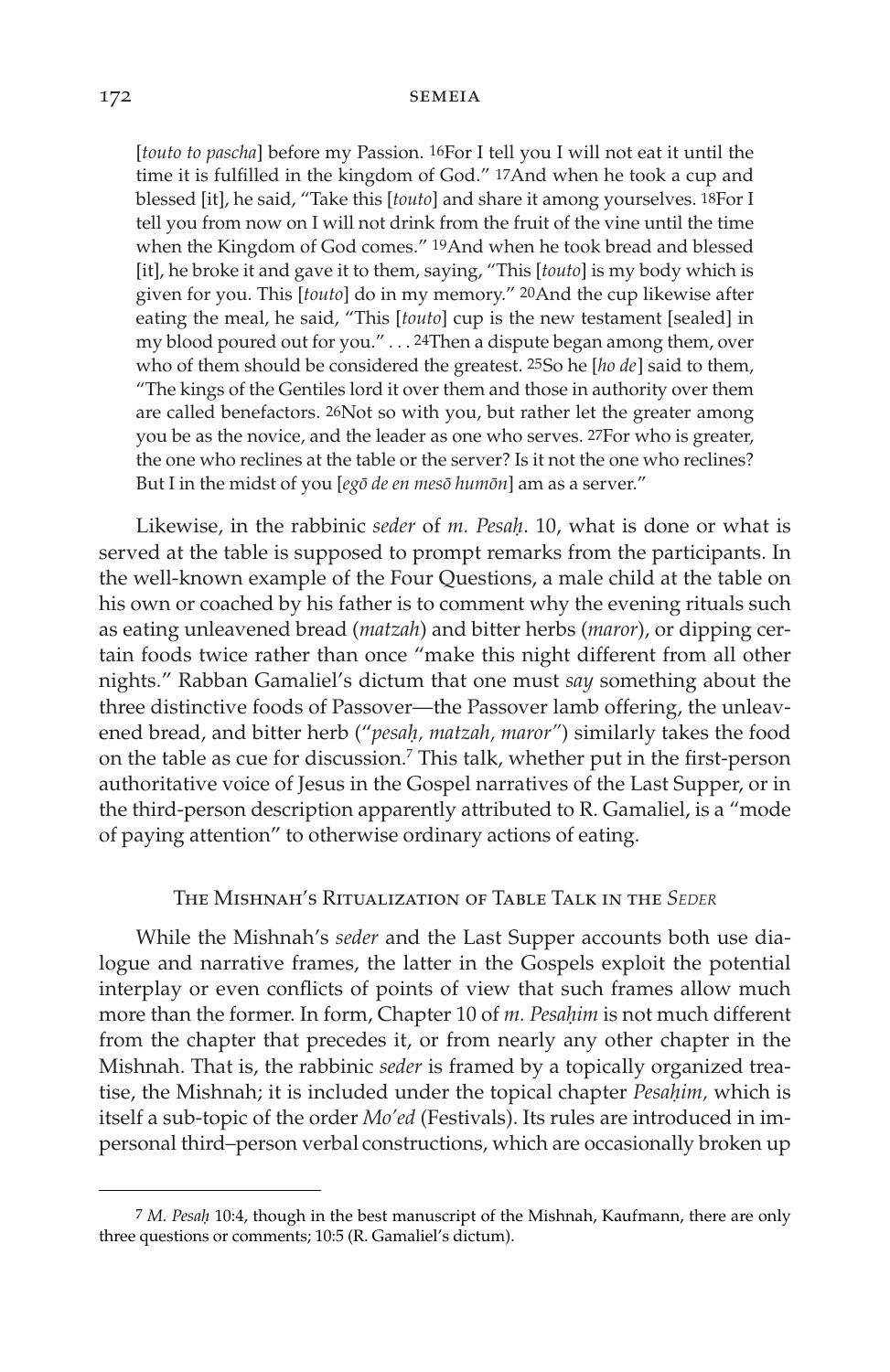by named speakers to whom specific statements are attributed. Sometimes there are nearly imperceptible shifts to first- or second-person address, as in *m. Pesah*\*.* 10:5:

Rabban Gamaliel said, Whoever did not say these three things on Passover did not fulfill his obligation: *pesah*\*, matzah*, and *merorim. Pesah*\ because the Omnipresent skipped over the houses of *our* ancestors in Egypt. *Merorim* because the Egyptians embittered the lives of *our* ancestors in Egypt. *Matzah* because *they* were redeemed.

The Mishnah's account of the Passover *seder* does not call attention to its own textuality (i.e. by means of a self-referential subjective "I" narrator or exaggerated conflicts between the points of view of its framing and framed dialogues and narratives), but rather to the textuality of the texts it prescribes that one recite. The Mishnah's list of Passover meal rules includes a "script" for texts that are themselves to be performed at the meal (a type of "symposium literature"). Among the texts cited explicitly to be recited during performances of the Passover symposium are three questions (*m. Pesah*\*.*10:4: Why is this night different from all other nights . . . ); the *bikkurim* portion of Scripture from Deut 26:5 (*m. Pesah*\*.* 10:4: "And one expounds from 'A wandering Aramean was my father' until he finishes the entire portion"); the mention of the *pesah*\ sacrifice, *matzah*, and bitter herb (*m. Pesah*\*.* 10:5: "Whoever does not say these three things has not fulfilled his obligation, '*Pesah*\, *matzah*, and *merorim; Pesah*—because the Omnipresent passed over the houses of our ancestors in Egypt . . . Matzah—because they were redeemed.'"); portions of the Hallel Psalms 113–114 (*m. Pesah.* 10:5–6); and specific blessing endings proposed by R. Tarphon and R. Akiba (*m. Pesah*\*.* 10:6). In addition, there are several other places where the *seder* prescribes something to be recited without quoting the text (10:2: the blessings over the day and the wine; 10:5: giving thanks, etc.; 10:7: blessings after the meal and after reciting Hallel; and 10:9 blessings over the *pesah* and festival sacrifices.<sup>8</sup> In other words, the Mishnah clearly marks all of these as ritual "things said." Of the "things said" prescribed in the Mishnah's *seder,* at least six are quotations from or allusions to Scripture: the expounding of Deut 26:5ff (*m. Pesah*\*.* 10:4), Rabban Gamaliel's implied proof texts for *pesah*\*, matzah, and maror* (Exod 12:27; Deut 16:3, and Exod 1:14), the Psalms of Hallel before the meal and the Psalms of Hallel to be recited after the meal (Psalms 113–118). Two are full quotations of rabbinic statements to be recited: the three or four questions that the father is supposed to instruct his son to say (*m. Pesah.* 10:4), and R. Gamaliel's state-

<sup>8</sup> These portions of *m. Pesah*\. 10 are similar in form to other passages in *m.* and *t. Berakhot* that prescribe what participants ought to say at rabbinic banquets, "sympotic literature " per senotably *Birkat Ha-Zimmun,* the formula inviting diners to recite a grace after meals (*m. Ber.* 7:3), and Ben Zoma's speech on what a good guest says to his host after dinner (*t. Ber*. 6:2).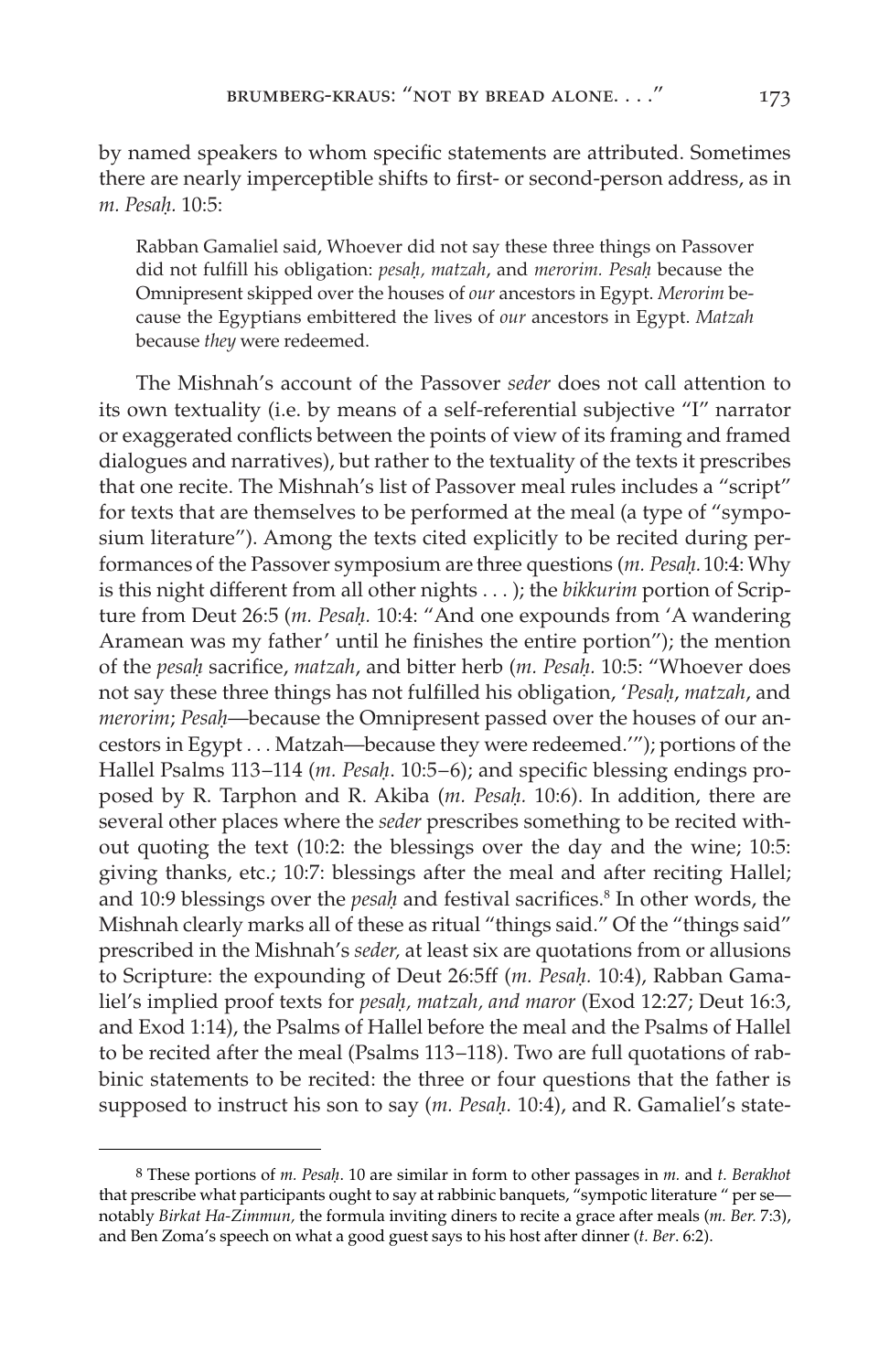ments about the three symbolic foods (including their Scriptural proof texts, 10:5). The Mishnah presumes that the other things said, namely the various blessings over the wine and day, reciting Hallel, the grace after meals, and over the paschal and regular festival meat offerings are texts known in whole or part from oral traditions. In two cases, the Mishnah makes some general prescriptions for things to be said, specifying not the words themselves, but how they should be said, namely, (1) one should recite the story of the Exodus at the meal "starting in disgrace and ending in glory" (*m. Pesah*\. 10:4), and (2) one is "obliged to give thanks, to praise, to glorify, to crown, to exalt, to elevate the Holy Blessed be He, etc." at the *seder* (10:5).

There are three important implications of the way the Mishnah ritualizes Torah passages, rabbinic statements, and blessings in the *seder.* First, it barely draws any distinction between their provenances. Whether from the Written Torah or the oral Torah of the rabbis, the obligation to recite them is the same. Liturgically, the ritual treats them with equal authority as sacred scripture.<sup>9</sup> Secondly, the things said and the things done—namely, the acts of eating are arranged in such a way as to internalize Torah by in effect *eating it*, at least metaphorically. I refer in particular to the punning association of the scriptural proof texts with the ritual foods that are eaten. The Passover offering by means of a pun is made to symbolize the Israelites' experience of being "passed over" on the night of the tenth plague when the Egyptians' first born male children were slain ["*pesah*\ (Passover offering) because God *pasah*\ (passed over) the homes of our ancestors."] Another pun equates the bitter herb with the Israelites' bitter experience of slavery ["*maror* (bitter herb) because the Egyptians *merreru* (embittered) our ancestors' lives in Egypt."] *Mat*zah (unleavened bread) symbolizes God's rescue of the Israelites from Egypt, either because that's what the Israelites ate when they rushed out of Egypt (according to the Biblical account), or as an implied pun on God as *motzi*', the one *bringing* our ancestors *out* of Egypt (*m. Pesah*\ 10:5). My point is that the pun heightens the oral association between the Scripture recited and the foods eaten—and the experience of divine redemption that both the proof texts and the foods convey.<sup>10</sup> To put in terms of later Jewish commentators-

<sup>9</sup> Liturgical use of text can be a way of relating to it as "scripture." See Graham, 1986.

<sup>10</sup> A pun with a similar function might be found in Luke's account of the Last Supper (Luke 22:28–30 and 20) , though in this case the "scripture" is words of Jesus (not the written Torah). Luke plays on forms of the verb  $\delta$ ιατίθεναι: "Having had a share with me in my experiences, I bequeath [ $\delta$ ia $\tau$ i $\theta$  $\epsilon$  $\mu$ ai] to you, as my Father bequeathed [ $\delta$ i $\epsilon$  $\theta$  $\epsilon$  $\tau$ o] to me, the kingdom, that you eat and drink at my table in my kingdom" to connect this experience to his distribution to his disciples of the cup, which he labels as the "new testament [ $\delta$ ιαθήκη] in my blood poured out for you." In other words, the cup that evokes the presence of Christ, that bonds the Christian community together when they drink it in the Eucharist, is "inscribed" with the "scripture" of Christ's words. The inscribed words convey the experience that Christians are who they drink. I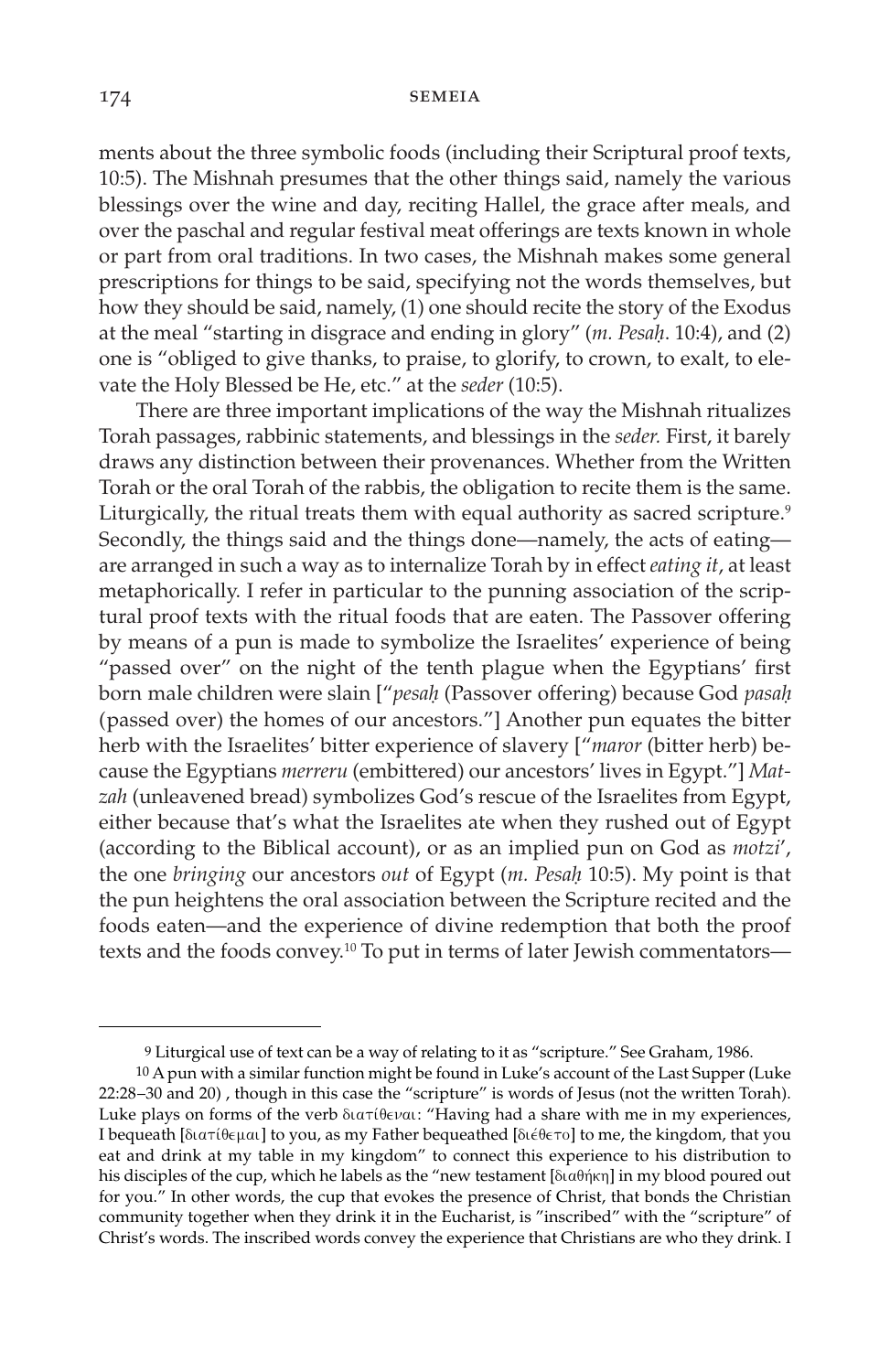the Passover *seder* is concerned primarily with "*mitzvot* of the mouth" (*Hagadah shel Pesah*\: 97). Telling the prescribed story of the Exodus and eating the prescribed foods are functionally equivalent. Both are ways to "MAKE A *PESAH—a peh sah* [ a talking mouth] FOR YHWH YOUR GOD."<sup>11</sup> In general as a list of rules prescribing the order of a meal, the rabbinic *seder* makes virtually no distinction between the "things said" and the "things done." The things said are made functionally equivalent to the other courses of the meal. Talk and food are both on the *seder* menu. Finally, the Mishnah's *seder*'s elliptical, often partial references to the Scriptural text and the story it tells, suggests that it is assumed, and that its correspondence to salvation history is unproblematic. It does not spell out, clarify, or differentiate itself from the context in which it is to be performed. The Mishnah does not precede the *seder* with a story of its origins, but presents it as if the *seder* had always existed. The rabbinic debates prompted by some of the prescriptions, and which give it a dialogical form, always seem to begin *in medias res.* The interlocutors never question that one says blessings over the wine and day at the Passover seder, but only in which order. (*m. Pesah.* 10:2); they don't question that one recites the Hallel Psalms at the seder, only where in Scripture one begins and ends. The Passover *seder* doesn't even accentuate the fact that one of its major ritual props—the paschal lamb sacrifice—is no longer available because of the destruction of the Temple in Jerusalem. In other words, the Mishnah does not represent its list of meal rules as being in any sort of conflict with its social context. Indeed Baruch Bokser has argued persuasively that the rhetoric of the rabbinic seder is a strategy of denial. It presents the new meals rules as if nothing changed—despite all evidence to the contrary: the destruction of the Temple and the exile of the Jews from their land. According to Bokser (1984:92) this "anachronism" is an intentional literary strategy that "enables people to believe they stand in a continuity with the past," and that

Mishnah Pesahim 10 is an example of the anachronistic process which aims at continuity and cannot acknowledge the existence of change, but which at the same time is motivated by a desire to express a new meaning. The need to demonstrate conformity with the past indicates that the framers of the Mishnah are still affected by the traumatic loss of the cult. But in structuring the rite on a new basis and in adding new features, they are coming to grips with the crisis.

But the Mishnah's structure minimizes the novelty of the rules of its Passover rite. It does not exploit the literary options available to it: e.g. irony, exaggera-

11 Deut 16:1, as interpreted by the *Zohar*. See my second epigraph.

deliberately translated the word διαθήκη as "testament" because Luke's word play draws an analogy between Jesus' words of institution and the last wills and testaments of Greco-Roman patrons providing for communal meals in their memory for members of their funerary club.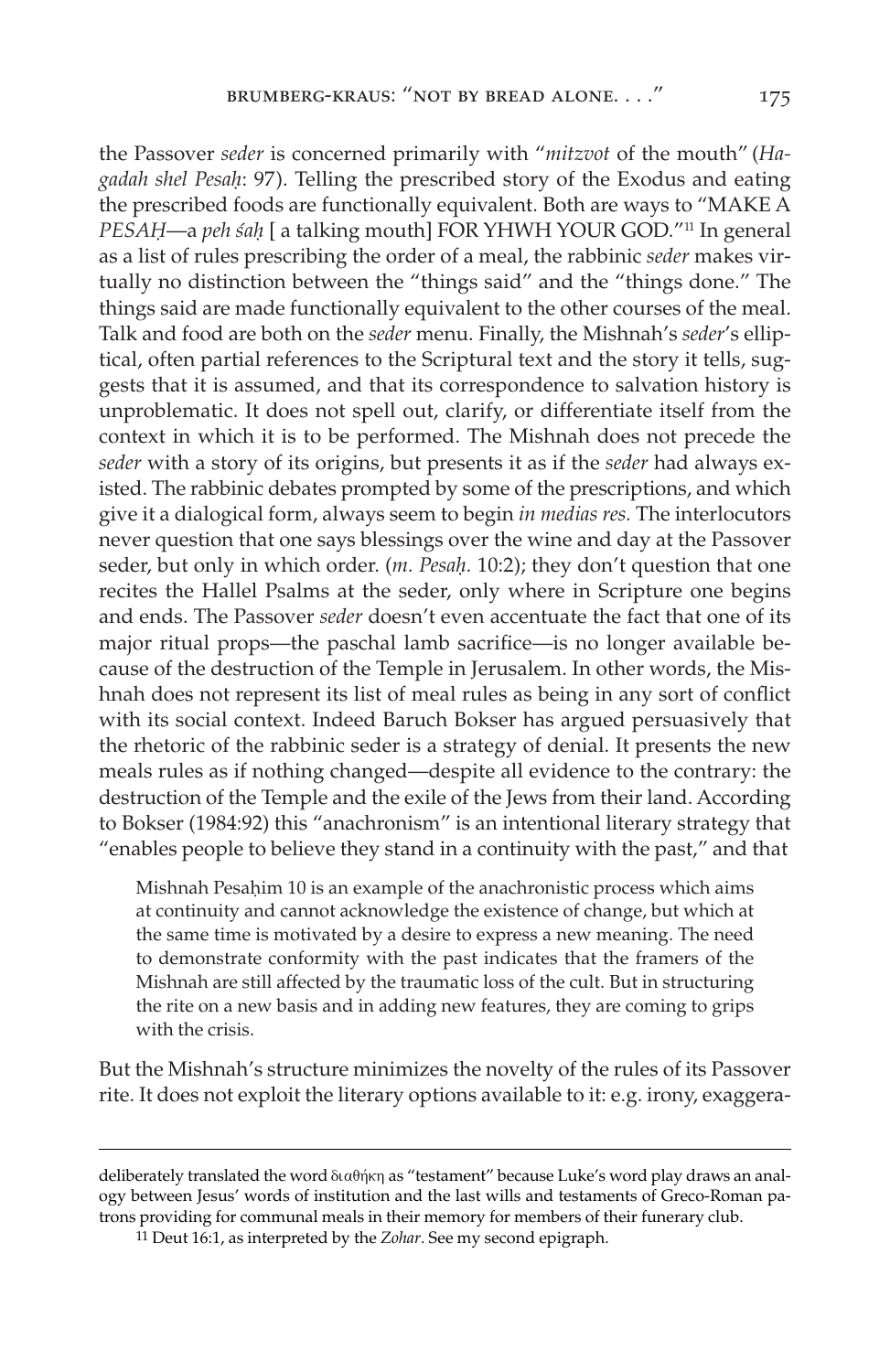tion of conflicting points of view, unreliable "I"-narrators, or virtually anything else that could undermine its claim for the absolute, timeless relevance of its order of Passover meal rules.

To show what I mean, it is worth contrasting this literary representation of symposium meal rules to another in Lucian's *Saturnalia* 13. Lucian's sympotic rules are framed by his alter ego, the narrator Kronosolon's recounting a conversation with the god Kronos, and their exchange of letters. They are phrased primarily in personal first and second person constructions. The narrator shifts from recounting his dialogue with Kronos to a direct second person address to his audience immediately preceding the enumeration of the laws:

"*I* do not know the laws," *I* said. "*I* will instruct *you*," said he, and he set to. Then, when *I* had learnt them all, he said, "And *tell* them that if they are disobedient it's not for nothing that *I* carry this sharp sickle here—*I* should be a fool to have castrated *my own* father Uranus, and yet not make eunuchs of the rich who break *my* laws, making them servants of the Great Mother and collectors for her, complete with flutes and cymbals." That was his threat. So *you* had better not transgress his ordinances.

No one is to do any business, public or private during the festival. . . . *(Saturnalia* 12–13)

By framing his meal rules in quotations from a dialogue spoken from an interested party, Kronos' point of view, Lucian allows free play for irony and humor. He presents his "meal rules" as parodies to be laughed at, rather than as real prescriptions intended to be performed by his audience. In Lucian's work, the dialogue frames the prescriptions, while in the Mishnah, the prescriptions tend to frame the dialogues.<sup>12</sup> The narrators in *m. Pesah*. 10 begin out of sight, and "drop into sight" when suddenly a rabbinic dispute or a Scriptural proof text is introduced as a source for a rule. It's the opposite with Lucian's *Saturnalia*; the personalities of the interlocutors are quite obvious at the outset, and only drop out later in the third-person impersonal formulation of the rules themselves. The impact of these varying approaches is that the Mishnah's structure stresses the objectivity, the timelessness of its sympotic rules. Lucian's structure suggests the subjectivity of the rules, their contingency on the particular personalities of the rule-givers and receivers. Moreover, the Mishnah tends to stress the consistency of the table talk with the banquet setting it prescribes—as in the requirements to remark on what one is eating in *m. Pesah*\*.* 10:4–5. On the other hand, Lucian stresses the incon-

<sup>12</sup> I.e. *m.Pesah*\. 10:6:

Up to what point does he recite [the Hallel]? The House of Shammai say, Until "As a happy mother of children" and the House of Hillel say, Until "the flinty rock into a fountain." And he seals [with the term or prayer for ] "redemption."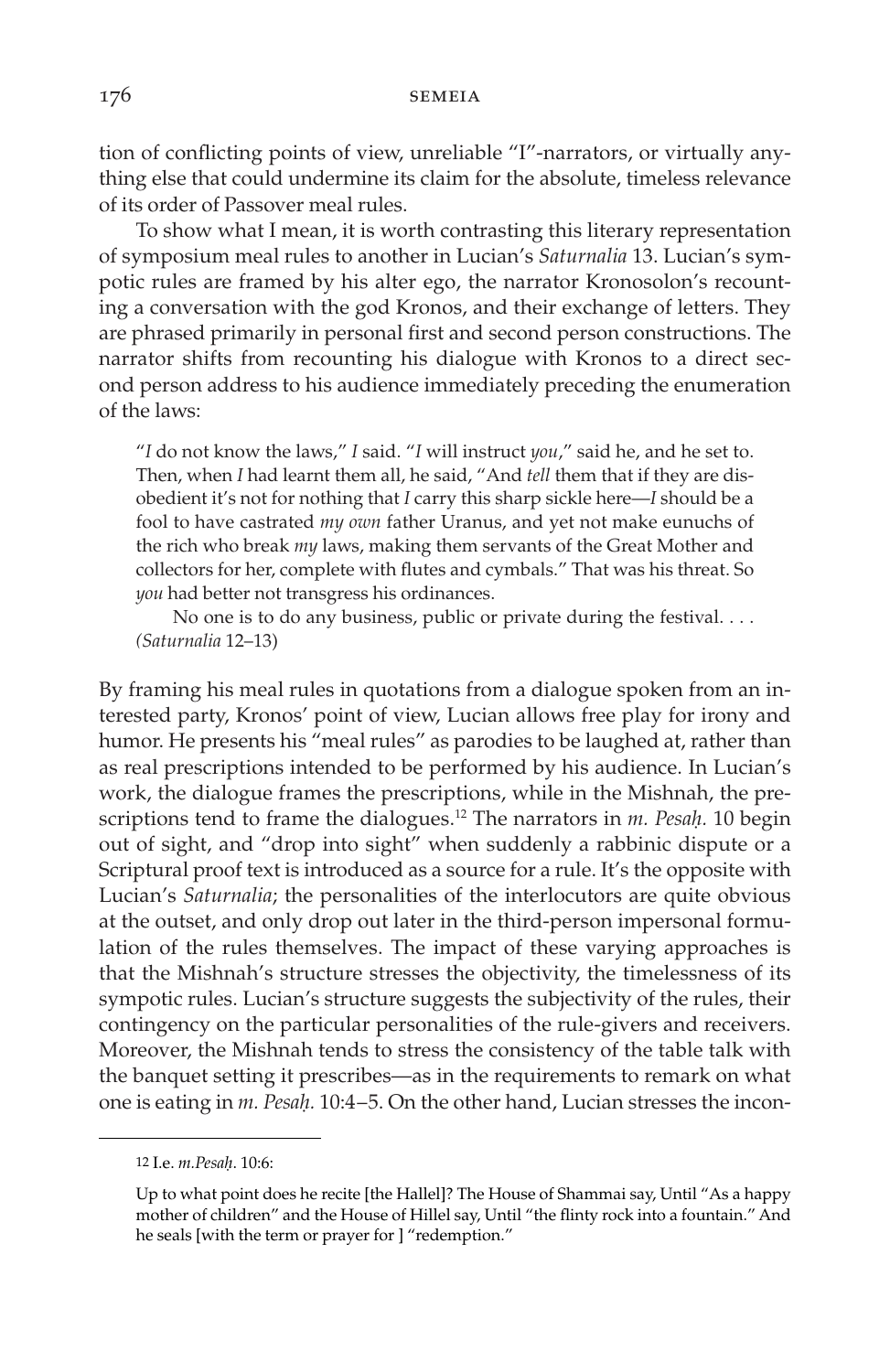gruity of the sympotic host Kronos' behavior with the decorous, just, and even playful sympotic rules he prescribes, when he has Kronos threaten to castrate the banquet participants who don't observe them. In short, the relationship between the particular type of framing text and the sympotic rules it frames has a significant bearing on how the respective audiences of the rabbinic *seder* and Lucian's *Saturnalia* are to take the rules—with a grain of salt or as a "script" for an actual banquet ritual.

## Ritualization in the Gospels: Framing Conflicts

It is precisely this effect that differentiates the form of early Christian descriptions of meal rituals in the Gospels from the form of the Mishnah's list of Passover *seder* meal rules. In other words, the way that the Gospels, especially Luke's, imbed their "symposium scenes" or even lists of meal rules (i.e. Luke 14:7–14) in broader narratives allows for an interplay of conflicting points of view that is much closer to Lucian's *Saturnalia* than to the Mishnah's Passover *seder.* Thus, in 14:7–14, Luke frames his list of sympotic meal rules for hosts and guests in a dialogue between Jesus and the Pharisees, set at a Pharisaic "symposium," in order to contrast them ironically with their setting.

One Sabbath [Jesus] went to have a meal in the house of one of the leading Pharisees. [A man *sick with dropsy* crashes the party, and Jesus heals him, despite his Pharisaic companions' disapproval of Sabbath healing] . . . When *he noticed how the guests were trying to secure the places of honour*, he spoke to them in a parable. "When somebody asks you to a wedding feast, *do not sit down in the place of honour.* . . ." Then he said to his host, "When you are having guests for lunch or supper, *do not invite your friends, your brothers, or other relations, or your rich neighbors*; they will only ask you back again, and so you will be repaid. But when you give a party, *ask* the poor, *the crippled, the lame*, and the blind." (Luke 14:1, 7–8, 12–13)

In this and other meal scenes prior to the Last Supper (Luke 7:36–50; 11: 37–54), Luke uses the symposium literary technique of commenting on a *fait divers* to provoke a conflict of interpretations between Jesus and the Pharisees. But by framing these scenes in a Gospel narrative that privileges Jesus as "the good guy," which equates his point of view with the character "God" and the authoritative omniscient third–person narrator, the formal arrangement implies that Jesus' way of performing Jewish meal rituals is better than the Pharisees' way.13 Hence, early Christian table fellows need not be hyper-

<sup>13</sup> Brumberg-Kraus, 1991:179–89. Luke, unlike the other Synoptic Gospel writers, does not spell out in these scenes that the Pharisees are wrong, but allows the audience to draw its own (unavoidable) conclusions, just as Jesus entraps Simon the Pharisee to condemn himself in the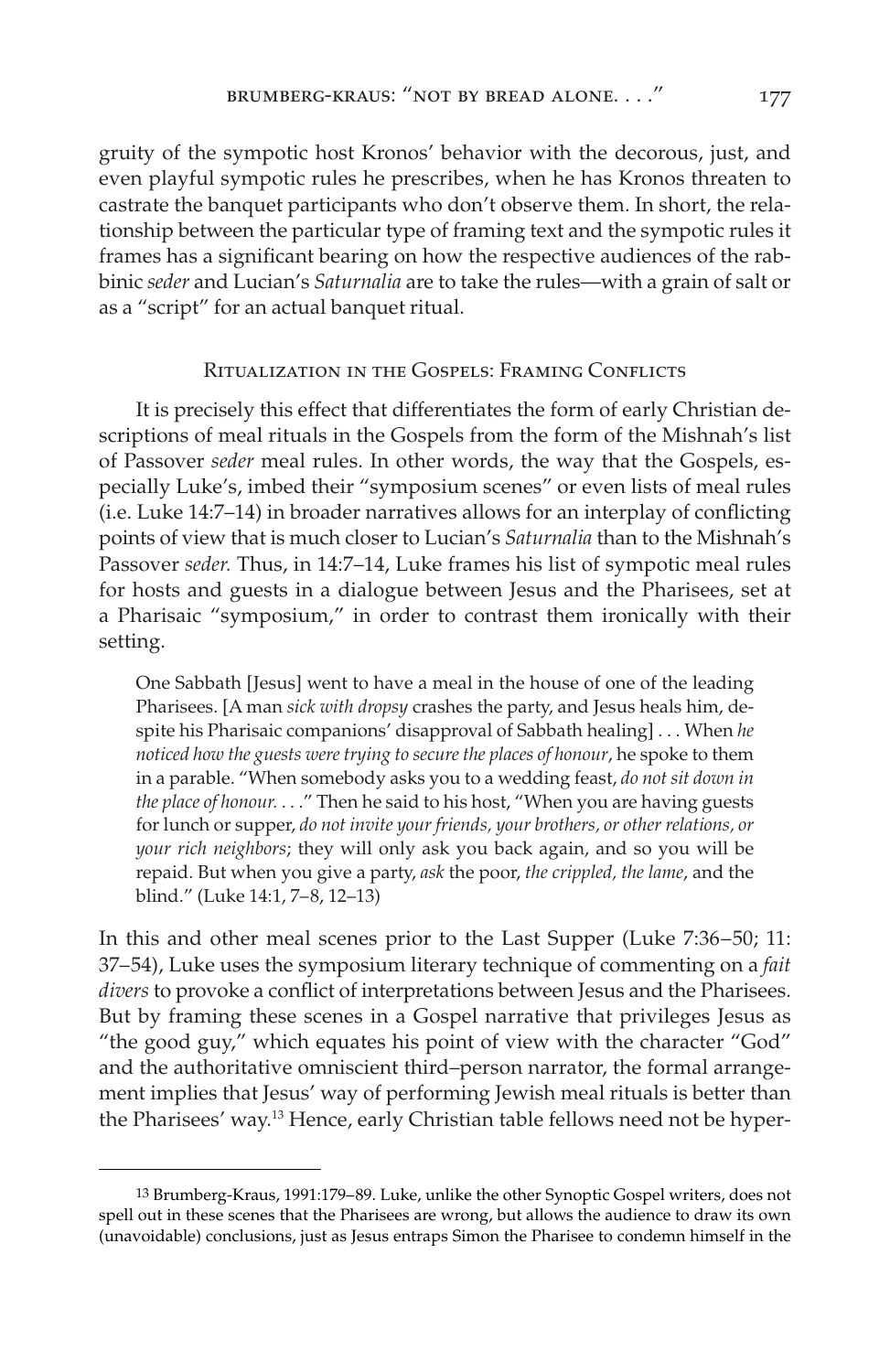sensitive to the ritual purity of participants, nor meticulous about immersion and tithing, as the Pharisees were. However, the symposium scene frameworks are used not only to differentiate early Christian meal rituals from the Pharisees'. There are *faits divers* in the Last Supper account that also provoke or imply other conflicts of interpretation. Though its framing narrative clearly marked the Last Supper meal as occurring at the time of the Jewish holiday of Passover [*pascha*, lit. "the Passover offering"] (Luke 22:1, 7), the time when "it was necessary to sacrifice the Passover offering," (Luke 22:7), and indicated that Jesus' disciples were to prepare the Passover offering to eat it with him (Luke 22:8, 11, 13)—the *fait divers* that the prepared Passover meat sacrifice is before them prompts Jesus' comment that he *will not eat it* with them. He says, "Though I earnestly desired to eat *this Passover offering* [*touto to pascha*] before I experience my passion, I say to you that I will not eat *this* until it is fulfilled in the kingdom of God" (Luke 22:16). Jesus' words differentiate eaters of the Passover offering from those who do not eat it, and times when it is appropriate to eat from times when it is not. In other words, Jesus' view that he must not eat the Passover offering this particular Passover differentiates him from other Jews, on the one hand, for whom it is necessary (a *mitzvah* "commandment") to celebrate the Passover by eating the lamb sacrifice, and *from his own disciples* on the other hand, who are not sharing his experience of the passion, and will be separated from him because of his death. Jesus' comment on another *fait divers,* the argument among his disciples over who is the best (Luke 22:24–30), further reinforces my claim that the rituals of the meal are intended to differentiate between better or worse ideological perspectives. Namely, Jesus says, "The kings of the Gentiles lord it over them and those in authority over them are called 'benefactors.' *Not so with you*, but rather let the greater among you be as the novice, and the leader as one who serves. For who is greater, the one who reclines at the table or the server? Is it not the one who reclines? But I in the midst of you am as a server" (Luke 22:25–27). Put differently, groups which do not view welcoming, solicitous "host-like" behavior as the mark of leadership do not have Jesus "*in the midst of you"* (like the Gentile kings mentioned here, or Pharisees like Simon in Luke 7:37, or the opponents of the Greek-speakers concerned with the distribution of food [*diakonia*, lit., "table service"] to poorer Chris-

<sup>&</sup>quot;Socratic dialogue" in Luke 7:40–44. But it's precisely the imbedded symposium setting that "sets up" the reader to draw this conclusion. Luke puts Simon in double jeopardy. First, Simon's non-extravagant welcome of Jesus (compared to the sinner woman's) is marked as inconsistent with the symposium setting that casts him as a host. Secondly, the Gospel narrative frame that has already unequivocally represented Jesus as something more than a prophet undercuts Simon's interpretation of Jesus (7:39). In the other meal scenes, too, Luke similarly uses the setting to demonstrate that Jesus and his followers—guests or uninvited guests—are fitter hosts than their ostensible Pharisaic hosts. These scenes refer allegorically to the extra-textual social drama of the early Christian inclusion of Gentiles.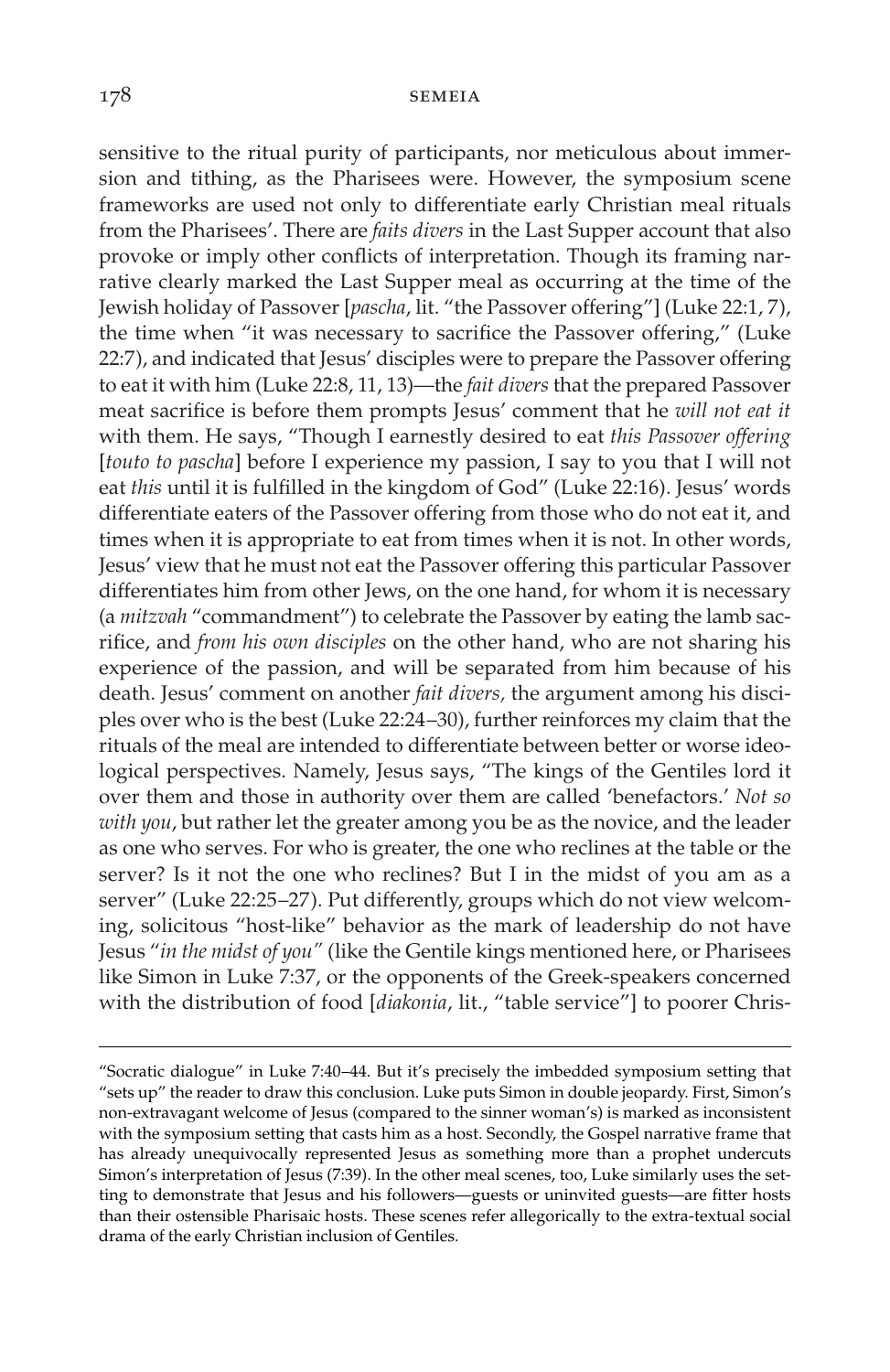tians in Acts 6). Moreover, Jesus' comment suggests there are two different "calendars": one in which the scheduled consumption of the Passover offering is to take place as planned (i.e. the ordinary Jewish one), the other in which it is postponed because of Christ's death, and resumed with his resurrection. Or better, there will be a time when Jesus' followers will not be sharing the Passover lamb/experience with him, and a time when they will. Scholars have posited for Luke various schemes for periodizing Christian salvation history. Without going into detail about them here, suffice it to say that all are based on times that are either "with Jesus," "without Jesus," or with some attenuated presence of Jesus. Analogously, the ritual act of eating the paschal lamb is either "with Jesus," "without Jesus," or with some attenuated presence of Jesus.14 The sacrificial paschal lamb metaphorically stands for what Jesus is going to experience (*to pascha* is *to pathein,* from the verb *paschein*), though in the ritual that follows, as a metaphorical vehicle for Jesus' experience it is exchangeable. "Broken bread" and "poured out wine" ("my body" and "my blood") become the ritualized means for others to internalize Jesus' experience of death and new life in them. The paschal lamb (even though it may be a metaphor for Christ's experience) cannot be the ritual food for the Eucharist because of its other connotations as the shared food that unites non-Christian Jews as a group living according to a distinctive sacred calendar, that is, their different salvation historical scheme. The logic of this ritual dictates that a different sort of people of God united by a shared experience of Christ (rather than by shared ethnic origins, shared halakhic practice, or a shared Biblical liturgical calendar), must ritually experience its group solidarity by eating (and not eating) something that differentiates them from other Jewish groups.

Thus, the early Christian literary representation of meal rituals in symposium scenes imbedded in the Gospel narratives differs from the form of the Mishnah's *seder* in two important respects. First, it uses the meal frame to

<sup>14</sup> Particularly suggestive is Bösen's scheme correlating Luke's different periods of salvation history with different types of meals. Jesus alludes to three types of meals in Luke's Last Supper account: (1) the meals of his earthly ministry, including the last Passover meal when he doesn't eat the lamb (Luke 22:16, 18); (2) the meal of bread and wine ("my body" and "my blood") his disciples are to eat "in his memory" until he returns once and for all at the end of time (22:19, 20); and the meal the risen Christ will again eat together with his disciples, in judgment of Israel at the end of time. Each corresponds respectively to the meals enumerated in the title of Bösen's book *Jesusmahl, Eucharistisches Mahl, Endzeitmahl*. The "Jesus meal" corresponds to the time of Jesus' earthly ministry. The Eucharistic meal corresponds to the in-between time. Bösen (74) even calls it the "meal of the in-between-time [*Mahl der Zwischenzeit*]. The "end-time meal" corresponds obviously to the end time. Bösen argues that Luke's interweaving of references to these three meals in his redaction of the Last Supper scene in effect collapses them all semantically into the "in-between-time" Eucharistic meal. I am arguing that the performance of the ritual has an analogous effect. Luke's editorial association of meals with periods of Christian salvation history is part of the same process of ritualization of the Last Supper. See also Brumberg-Kraus 1991:197–226.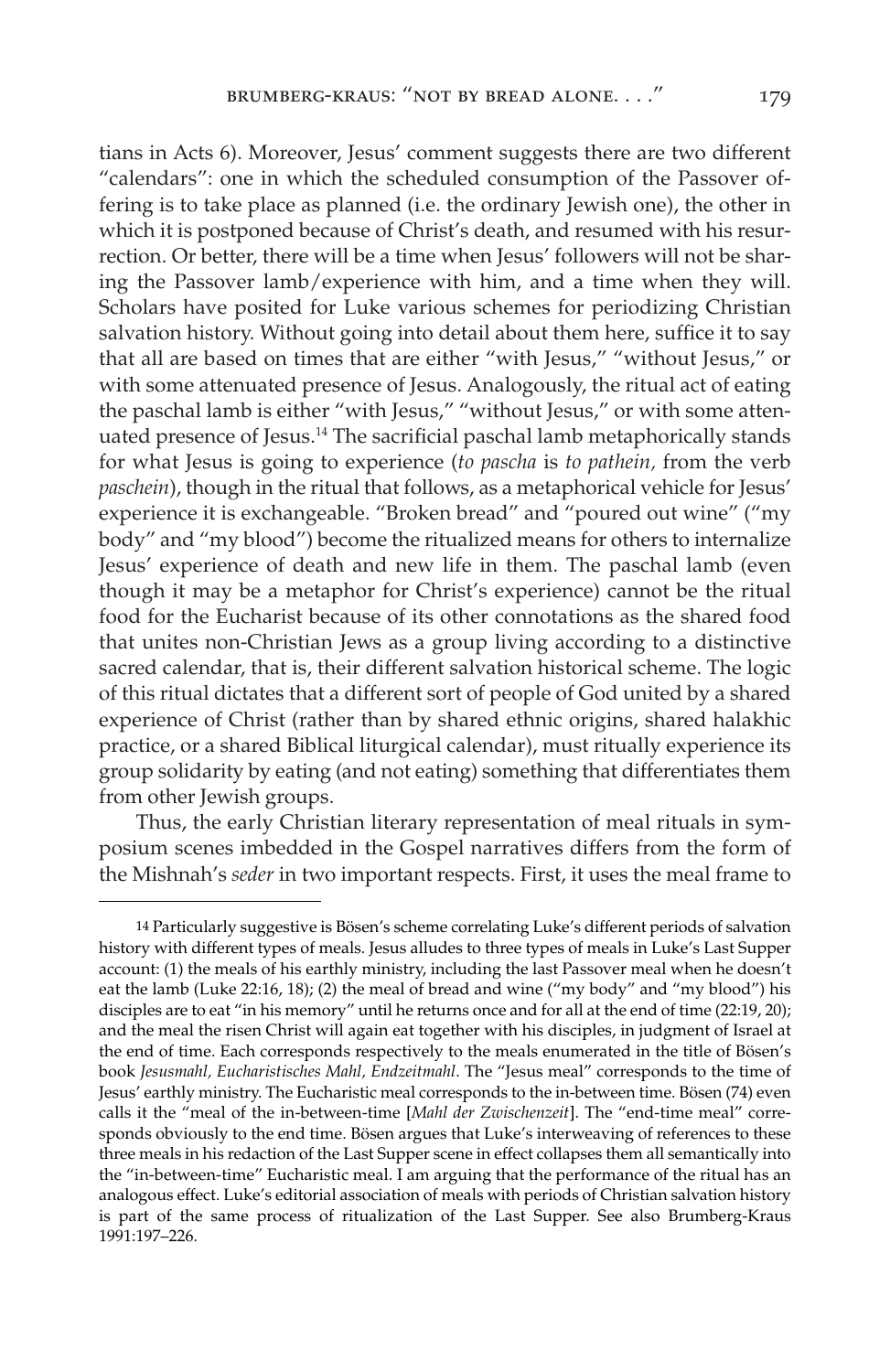stress not only the continuity of Christian meal rituals with the practices during Jesus' ministry, but also their discontinuity with the practices of others in their Pharisaic, Greco-Roman cultural contexts. Secondly, by imbedding them in the *Gospel* narrative *per se*, it sets the stage for a peculiarly Christian understanding of the "social dramas" external to the rituals in which they are to take place. The framing narratives of the Gospels, especially Luke-Acts, concentrate on three social dramas experienced by the early Christian community. They are first, the historical drama of the inclusion of the Gentiles in the people of God, and the consequent disinheritance of ethnic Israel. The people of God is transformed from being the ethnic/familial people of Israel to the "children of Abraham"—to use Paul's terms (Galatians 3–4, Romans 4).15 The second social drama they address is the early Christian community's loss of its founder and first leader, Jesus—crucified by the Roman authorities with the collaboration of their Jewish puppet supporters, and even betrayed by one of his own followers, Judas.<sup>16</sup> The third social drama occurring among the early Christians in general, and which concerned Luke in particular, was the perseverance of the first followers of Jesus through the persecutions that they suffered from the Jewish and Roman authorities in the wake of Jesus' death and the Roman-Jewish war/destruction of the Temple in Jerusalem in 70 ce.<sup>17</sup> The broader narrative of Luke-Acts framing the Last

15 That Luke is particularly concerned with telling this story has been amply discussed in the scholarly literature. It is reflected in Luke's playing down of Jesus' ethnicity in his genealogy (he's only the "supposed" son of Jewish Joseph, traced back to Adam, the son of God [Luke 3:23, 38]; contrast Matt 1:1: "Jesus Christ son of David, the son of Abraham"), in the point of Luke's parables of the Great Banquet (14:15–24), and in ch. 15, including the Prodigal Son, not to mention the Pentecost scene in Acts 2, and especially the account of Peter's conversion of the Gentile centurion Cornelius in Acts 10–11 (Peter: "I now understand how true it is that God has no favorites, but that in every nation those that are god-fearing and do what is right are acceptable to him [Acts 10:34–35]). This scene is especially important because it demonstrates the importance of the particular social dramas performed relative to this issue—Jews eating with Gentiles and their subsequent confrontations with their fellow Jewish Christians who disapproved. This is also described by Paul in Gal 2:12–13: "For until some messengers came from James, [Peter] was taking his meals with Gentile Christians; but after they came he drew back and held aloof, because he was afraid of the Jews." The evidence from Paul and Luke-Acts suggests not only that this was a general issue within the early church, but also that Luke in particular wished to call attention to it

16 That the earlier Christians in general, and Luke in particular, were interested in this event is also amply illustrated by New Testament passages, i.e. "But the time will come when the bridegroom [i.e. Jesus] will be taken away from them . . ." (Luke 5:35, par. Mark 2:20; Matt 9:15); "The Son of Man must suffer many things and be rejected by the elders and chief priests, and scribes, and be killed and on the third day be raised" (Luke 9:22, par. Matt 16:21ff, Mark 8:31ff); or during the Last Supper: "But behold the hand of him who betrays me is with me on the table, for the Son of Man goes as it has been determined . . ." (Luke 22:21–22, par. Matt 26:21–25; Mark 14:17–21).

17 See e.g. Luke 21:20–24 and par. Mark 13:14–20; Matt 24:15–22. Jesus warns his followers about the terrors to come in his so-called apocalypse: the "desolating sacrilege" (i.e. the destruction of the Temple by the Romans) and the succession of the next generations of Christians who will not be physically with him (i.e. Paul and the communities to whom he and his fellow apostles preached the Gospel after Jesus' death). Luke suggests that the mores and times after Jesus'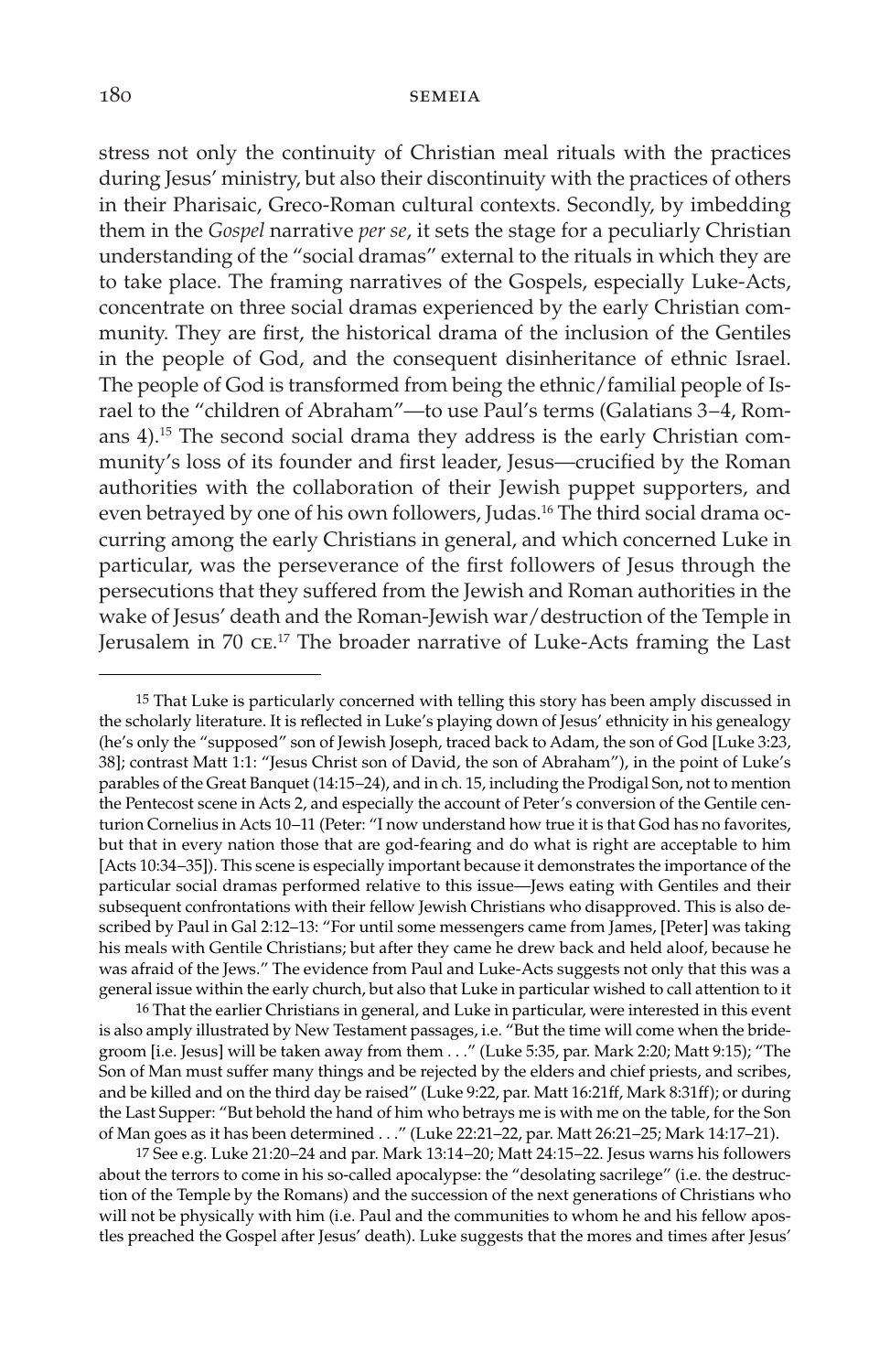Supper associates all three of these social dramas with the ritual of the Eucharist instituted by Jesus at the Last Supper, and to be performed by subsequent Christians as the Lord's Supper. The Gospel narratives first spell out the etiology of the social and theological divisions that the Lord's Supper ritual then is intended to act upon—to resolve. To put it in terms of Turner's ritual theory, the Gospels allude to the moments of social "separation" preceding the moments of "transformation" and especially "re-integration" that occur when Christians gather together and consume the eucharistic elements. In other words, the performance of the ritual is subordinated to the narrative (a creative literary interpretation of the extra-textual Christian "social dramas"), in order to set the scene for it. One has to know the story first, in order to properly perform the ritual. Its symbolic connotations presume familiarity with the broader Gospel accounts of Jesus' entire ministry, death, and resurrection appearances and the early history of the church. There is not enough said in the ritual itself to provide its performers with "the whole story," but rather the particulars of the ritual are allusions to fuller accounts of the Gospel perhaps heard at other times in other contexts. In other words, the sympotic scene frame calls attention both to the break and to the continuity of Christian meal rituals with their cultural context.

# Rituals of Separation and Re-integration

If Luke's Gospel and the Passover *seder* are both textual accounts of social dramas (their respective mythic salvation histories), their strategies of ritualization differ in their outcomes. Luke's Gospel stages the Last Supper as a ritual of separation, a ritual self-consciously differentiating Jesus' social group from first century Jewish and other Greco-Roman groups. Victor Turner (158) would call this a ritual intended to effect a "divisive outcome" in the social dramas it performs, at least vis-à-vis other contemporary groups. On the other hand, by attempting to dissolve the distinction between the Christians "eating with Jesus" in the past and subsequent Christians "eating and drinking the body and blood of Christ" now, the ritual aims at what Turner would call a "re-integrative outcome." In contrast, The Mishnah's Passover *seder*'s strategy of ritualization is more one-sidedly "re-integrative," insofar as it tries to play down the historical rifts and trauma that divide the Israelites who observed the Passover rite in the Bible "then" (*Pesah*\ *Mitzraim*) from the

death will be qualitatively different from the time of his ministry in his Last Supper table talk: "before when I sent you out without purse or bag or sandals, you lacked nothing. Now you'll need all of these and a sword" (Luke 22:35–38, my paraphrase). Likewise the traditions about Peter's denial betray early Christian anxieties about the succeeding generations after Jesus. (Luke 22:31–34, Luke 22:40–46 and par. Matt 26:36–46; Mark 14:32–42).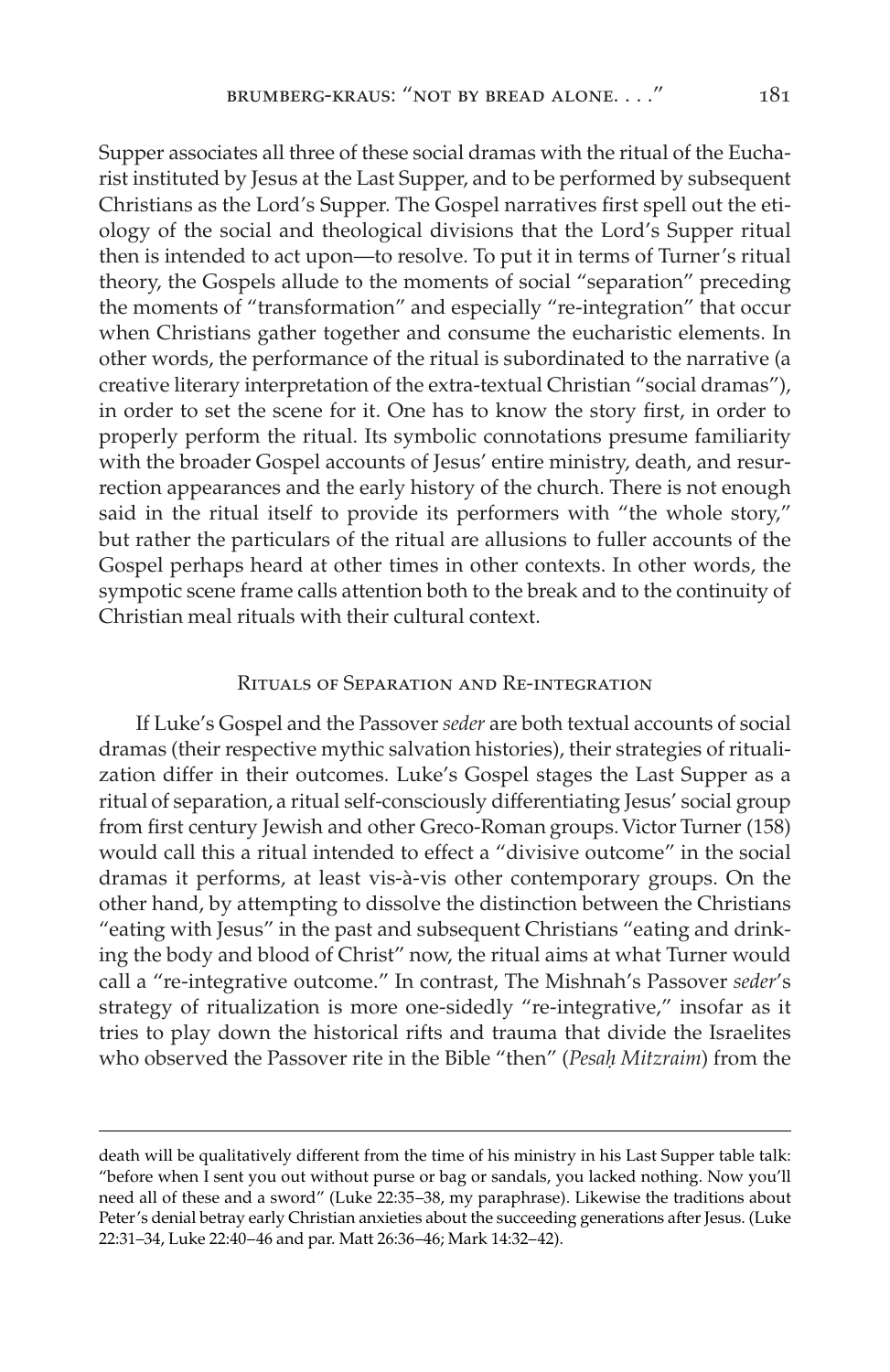subsequent generations of Jews after the destruction of the Temple who observe Pesah dorot "now."<sup>18</sup> Thus, the differences between the rabbinic seder and Christian Eucharist stem in part from their different literary strategies of ritualization.

# Jewish and Christian "Feasts of History": Ritualization of Different Metaphors

Having noted these differences in form, let us return to our initial claim that as meal rituals, they are similar in function. Both use meals to tell the story of their respective communities. More precisely, both are rituals that involve shared group eating of certain specific foods (the "things shown") combined with certain explicit statements about what the foods symbolize (the "things said"). Moreover, both eating rituals are intended to link their present participants with earlier groups of people—the ancestors or founders—from whom they are in fact separated by time and death, as if they were all part of the same group at the same meal. In the *seder,* the most well known formulaic phrase that makes this association is "In every generation each person is to see himself [sic] as if he himself went out of Egypt."19 For the Last Supper, it is Paul's remark (which has become a crucial part of the Christian eucharistic liturgy),

The Lord Jesus on the night when he was betrayed took a loaf of bread and when he had given thanks, he broke it and said, 'This my body that is for *you*. *Do* this in remembrance of me. In the same way he took the cup, after supper, saying, 'This cup is the new covenant in my blood. *Do* this, as often as *you* drink it, in remembrance of me.' For as often as *you* eat the bread and drink the cup, *you* proclaim the Lord's death until he comes.<sup>20</sup>

<sup>18</sup> Bokser (1984:91) views the early rabbinic *seder* as a stage of "working through" the catastrophe of the Second Temple's destruction. Drawing upon the theory of the Jewish psychologist Mortimer Ostow, Bokser says that by "reconstructing personal and group myths which provide a sense of origin, continuity, identity, and destiny" . . . [the rabbinic movement] adapted the group myth—the mythic history of Israel represented in the Passover motto of "from slavery to freedom," so that it would be applicable to comparable situations in the future.

<sup>19</sup> בכל דור ודור חייב אדם לראות את עצמו כאלו הוא יצא ממצרים  $\,$  While it is included in most Passover Haggadah manuscripts (though not always in the same place), there is some question whether this passage was originally part of the text of the Mishnah or a later gloss. See Bokser (1984:119–20).

<sup>20</sup> 1 Cor 11:23–26 (NRSV). Note how Paul's "quotation" of Jesus' historic words turns their "you" from being a reference to the apostles at the meal with him to a reference to Paul's audience in Corinth, i.e. clearly the "you" of the last sentence of my quotation (1 Cor 11:26). Paul contributes to the process of the ritualization of the Last Supper as the Lord's Supper by equating Jesus' original companions at the Last Supper with subsequent Christians, a group separated by time, place, and circumstance (Jesus' death) from them at that time. Obviously this interpretation is not unique to Paul; the Synoptic Gospels, especially Luke, view Jesus' words here as "the words of institution" of this ritual for later Christians in the same way.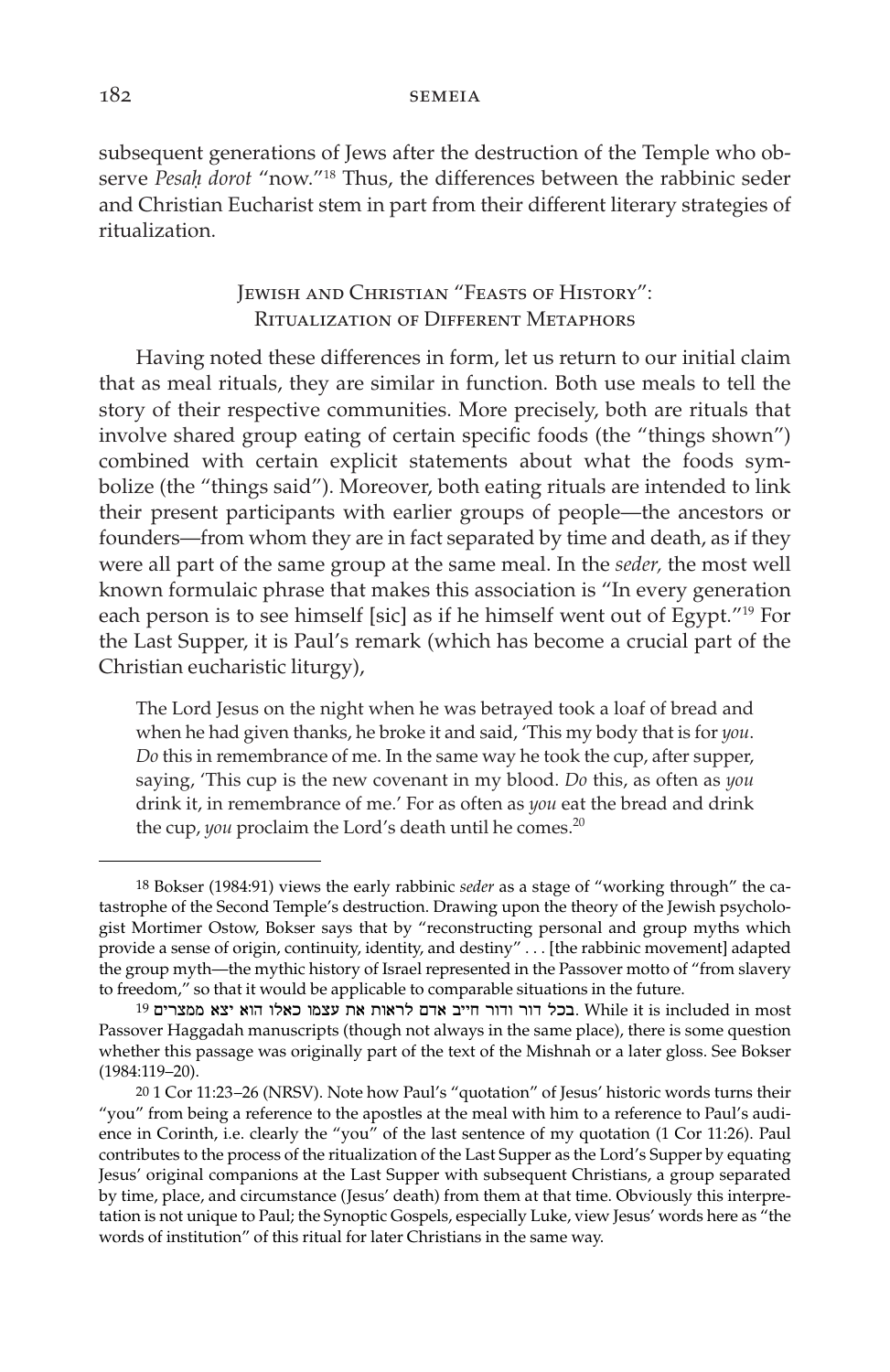In this sense, both the Christian and the Jewish meal rituals are what Chaim Raphael aptly called the Passover *seder*; they are both "feasts of history." In each ritual, the group's history, symbolically encapsulated in foods, and explicitly labeled as such by certain spoken words, is ingested—so that the respective participants become what they eat.

As such, both ritualize metaphors, in Ivan Marcus's sense of the term. The metaphor in both cases is "We who eat or drink this now *are* those who ate and drink that then." Ostensibly this is not true. But if acknowledging that difference we still say it's so, and reinforce our saying with the tangible *experience* of eating and drinking what we say is the same thing those in the past ate and drank, we have ritualized the metaphor. Saying it's so does make it so, at least from a ritual standpoint. But the metaphor "we are our ancestors" is not the only metaphor the Eucharist and the Passover ritualize. They also ritualize the metaphor "we have eaten the word of God." While the New Testament literature states this much more explicitly than the rabbinic *seder* (Christ is "the Word" [John 1:1] and the bread from heaven that gives life [John 6:48–51]), it is hard to avoid that inference even from the *seder*. For as we have noted above, the three most important constituent symbolic foods of the *seder*: *pesah*\, *matzah*, and *maror* are orally "inscribed" (as it were) with Scriptural quotations, when one repeats R. Gamaliel's words before eating them.21 Marcus' term for this type of ritual in ancient Judaism that equates study of Torah with eating is apt: "ritualized mnemonics."<sup>22</sup> It is a particularly early rabbinic tendency to stress the metaphor that *study* is eating, since in rabbinic ideology, study of Torah replaces the priests' consumption of sacrifices as the central form of service of God, since the latter form is no longer possible with the destruction of the Temple in 70 ce. The rabbinic *seder* itself exemplifies this view in the way it treats the paschal offering. It plays down the requirement that one *eat* it, and stresses rather that one fulfills one's obligation merely by talking about it (i.e. learning the midrash of the Torah about it), as per R. Gamaliel's dictum in *m. Pesah*. 10:5. It is only later, under the influence of new trends in thirteenth century Christian incarnational theologies of the Eucharist, or Spanish kabbalah's reappropriation of the language of the biblical sacrificial system, that we find pronounced Jewish expressions of the converse of the metaphor: that *eating* is study (see also Brumberg-Kraus, 1999).

<sup>21</sup> While this is not quite as explicit an eating of Torah as the medieval Ashkenazic Jewish ritual of little boys licking Hebrew letters smeared with honey or small cakes with Scriptural verses actually written on them, which Marcus discusses (1), it is certainly on the same continuum.

<sup>22</sup> Marcus: 54–59 ("Food Metaphors and Ritualized Mnemonics").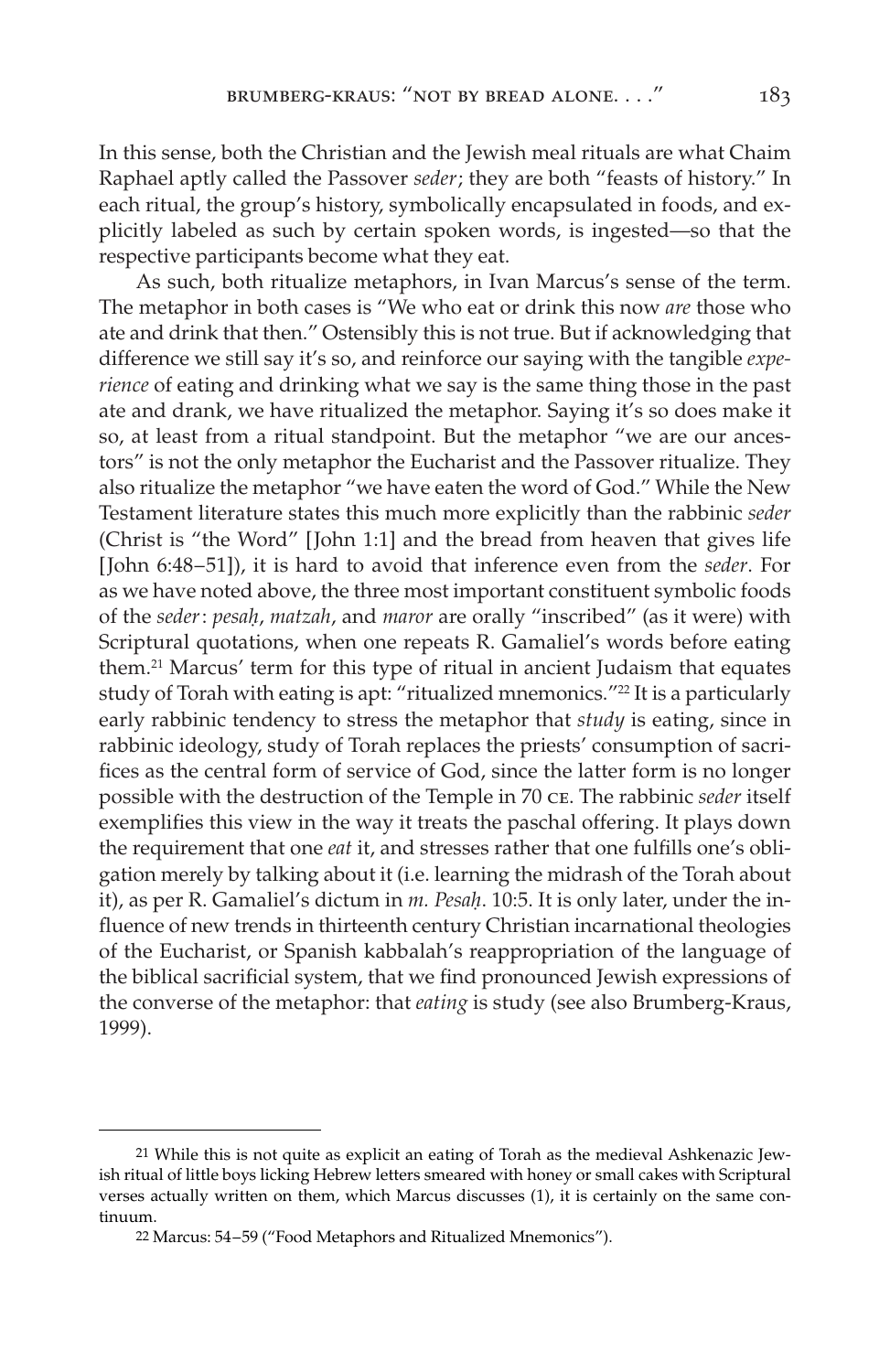That being said, namely, that the New Testament accounts of the Last Supper and the rabbinic *seder* in the Mishnah similarly treat them as meal rituals, I would like to turn to some significant differences between the two. As accounts of rituals, these Christian and Jewish traditions both involve Harrison's three basic building blocks of ritual: "things shown," "things said," and "things done." But because they articulate different foundation myths and different group boundaries—i.e. different religious perspectives they consequently order the common structural components differently, or use different foods and other props, and "do" different things to them. The foods chosen to be eaten; the ways they are prepared, served, and eaten; and the hierarchical relationship between what is said about and what is done to the foods are not arbitrary. They are meaningfully rooted in the particular, distinctive religious perspectives of the rabbis and their early Christian counterparts. Thus, there is a reason that the main food components of Christian ritual meals are meatless, bread and wine, while meat (the *pesah*\, paschal lamb, or some substitute meat) is a crucial component of the rabbinic seder; and why the type of bread—unleavened *matzah* is emphasized in the latter and virtually unspecified in the former. There is a reason why the "breaking" of the bread and the "pouring" out of the wine is done emphatically in the Christian ritual, while other types of manipulations of food: drinking wine while reclining, discussing foods without eating them, and making the "Hillel sandwich" or its antecedent combination of food elements are stressed in the *seder.* And finally, even if both rituals combine eating and story-telling, it seems that the Christian story-telling precedes the "things done," while the rabbinic *seder* subordinates the story-telling to what's done; it is just one more thing in the order of things done at the *seder.*

The early Christian foundation myth accounts for at least four distinctive characteristics of the ritual: 1) that the ritual is an eating ritual; 2) that bread and wine, not meat, are eaten; 3) the wine and bread ("blood and body" of Christ) are "divided" and "broken" (Luke 22:17, 19) and "given" and "poured out" to his followers; and 4) that it is a Jewish Passover meal at which no Passover lamb meat seems to be consumed (it is prepared [22:13], but not eaten, at least not by Jesus [22:15]. Each of these elements has a symbolic reference to the "players," "props," "performances," or "stage setting" of the social dramas occurring to the Christian community vis-à-vis the broader Jewish and Greco-Roman society. What happens in this ritual is the breakdown and recombination of symbolic cultural forms typical of the "liminal stage" of rites of passage (as Turner explains), so as to be reconstituted in a new or renewed form. That accounts for the language of "breaking down"— "*diamerisate* . . . *eklasen* . . . *ekchunnomenon*" in Luke's account. But beyond that, the ritual is intended to do nothing less than to break down the Jewish people, the Gentile people, the Passover lamb sacrifice, and Jesus Christ—the "players and "props" in the social dramas we discussed—so as to recombine them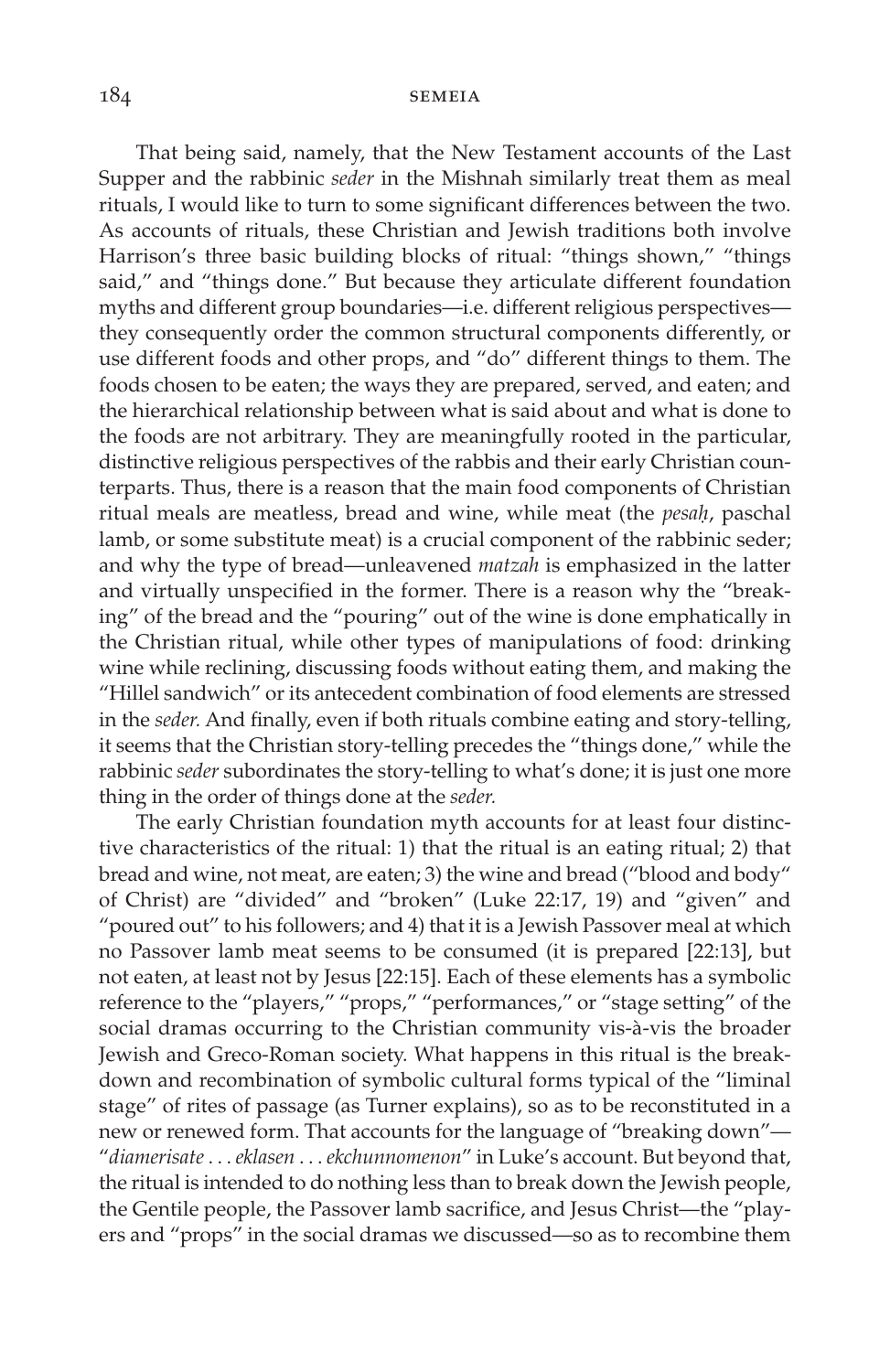in a new form: the reconstituted people of God. No longer are real flesh and blood to be the bonds that bind the community of God together, nor Pharisaic halakhah (a point made in Luke's accounts of Jesus' meals with the Pharisees [7:36ff; 11:37ff; 14:1ff], but rather a shared experience of Jesus Christ. Jesus is a Jewish man—flesh and body—who is also a "son of God," indeed whose submission to his divinely ordained fate of suffering exemplifies his being "of God," who in the ritual is "broken down" into his component parts, transferred to his followers, and thus reassembled as the *communal* "body of Christ." The language of breaking down, as well as the image of physical ingestion and digestion—drinking and eating—conveys this transformation. Wine and bread are ingested, and not "real" flesh and blood—i.e. meat—what you would expect at a sacrificial meal!—in order to play down the fleshly bond of the old people of God, "Israel according to the flesh," i.e. ethnic Jews. Ethnic Jews, sharing the "flesh" of the Passover meat sacrifice, reinforce their identity as the chosen people of God as being "in the flesh" (not to mention circumcision "in the flesh" as being a mark of male membership—pardon the pun—of the people of God.)<sup>23</sup> Not so for the reconstituted people of God, the "body of Christ" in which there is "no longer Jew nor Greek" (Gal 3:28; Col 3:11).<sup>24</sup> What Christians eat to become the "body of Christ" are themselves raw materials transformed into something different: bread and wine are transformations of natural produce—grain and grapes, they are "cooked" not "raw." Real meat—with or without the blood drained from it, even cooked, is closer to raw or organic material than bread and wine. Christians are what they eat, not a corporate body linked organically by blood and flesh to one another and to God ("meat"), but rather a transformed, cultivated part of

<sup>23</sup> I mean this only partly in jest. Nancy Jay and others in her wake, Joanna Dewey and Stanley Stowers, have argued that patriarchal groups use the blood and flesh of shared meat sacrifices to foster myths of communal origins and bonds that root group identity in institutions controlled by males, rather than who one's mother is. Jay quips that sacrifice is a "remedy for [man] having been born of woman" (xxiii). See also Brumberg-Kraus, 1999.

<sup>24</sup> "Nor male nor female," the rest of Gal 3:28, supports Dewey (16), who claims (persuasively, in my view) that "*the renunciation of blood sacrifice among Christians entailed the renunciation of the hierarchical organization of society brought about and sustained by animal sacrifice,* at least as an ideal for Christians, even if Gal 3:28 was never fully realized in practice" (her emphasis). Compare this to *m. Pesah*. 8:7, which forbids groups made up solely of women, slaves, and/or minors (i.e. without any free adult males) to assemble to eat the paschal lamb sacrifice. On the other hand, apart from Gal 3:28, which supposedly was originally an ecstatic exclamation during the eucharistic meal, there are few if any New Testament passages about the Lord's Supper that explicitly stress the dissolution of hierarchical, male/female distinctions among its participants. On the contrary, Paul uses the metaphor of the "body of Christ" to legitimate male authority over females (i.e. 1 Cor 11:1–16, immediately preceding his instructions about the proper performance of the Lord's Supper, 11:17–34). In other words, the absence of meat sacrifices among Christians may have made them more attractive to women seeking higher social status than their other social circles might have allowed, but it does not appear to have been the intention of the New Testament writers who advocated the eucharistic meal ritual.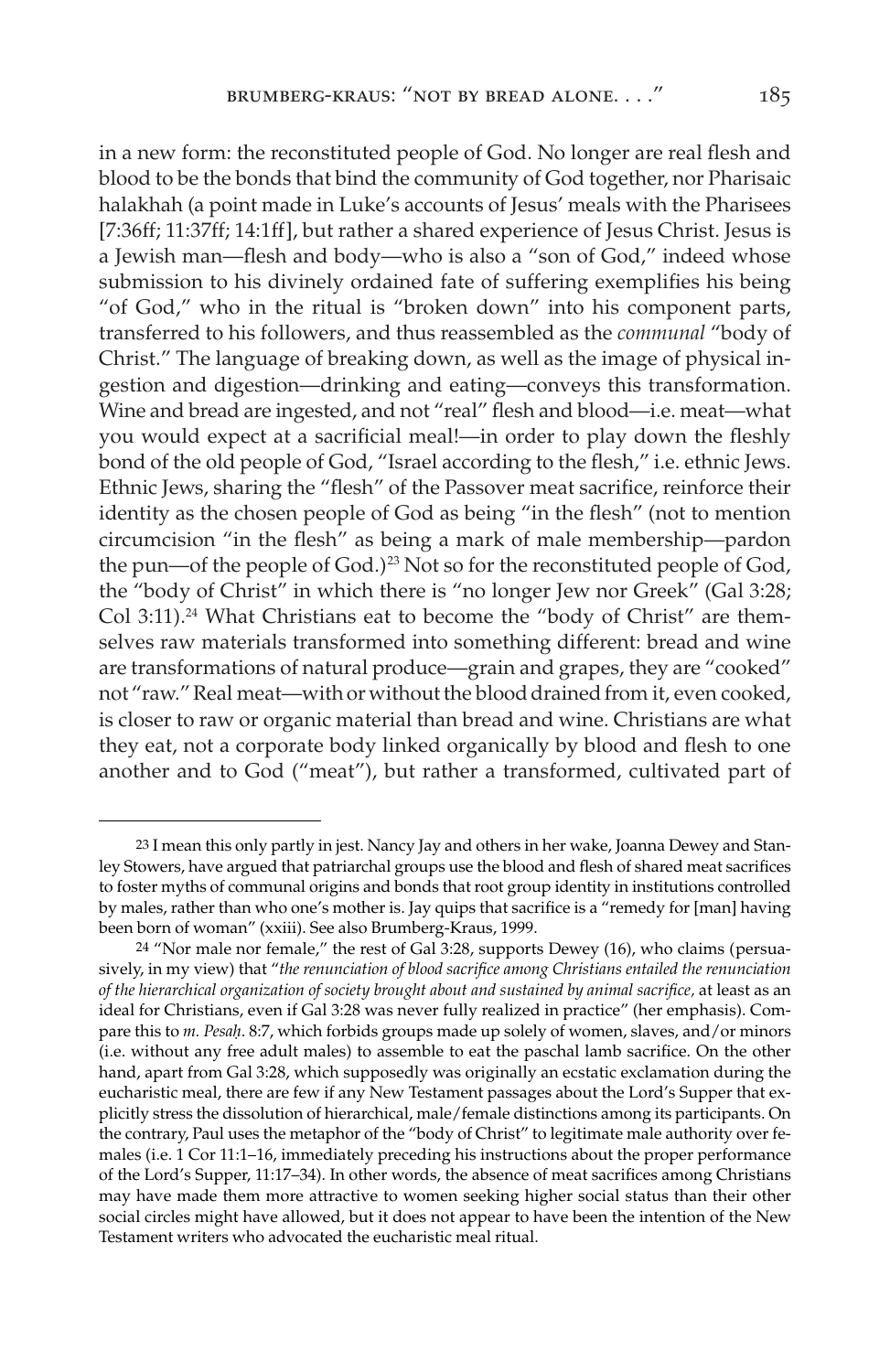creation—like bread and wine. Similarly, Luke's account of the ritual emphasizes Passover *time* (cf. three different expressions announcing the approach of the time of the feast of Passover [Luke 22:1, 7, and 14]), not the consumption of Passover *meat.* Again, this is to play down the fleshly connection of the new Christian community to the old Israel, while at the same time retaining a "spiritual" connection to Israel, that is a temporal connection to its calendar, its history. Christians tell a story about how the people of God was reconstituted—from the ethnic group of Israel chosen by God in the "Old Testament" to a mixed community of Gentiles and Jews, united by their shared experience of Christ, rather than blood ties or halakhah. Consequently, the Last Supper stresses bread and wine (not "real" flesh and blood) as the common elements which bond the new community of God together. It is a metaphorical kind of flesh and blood—"the body and blood of Christ" that the ritual causes to "flow" through the reconstituted people of God. This is Luke's ritual solution to the conflict in the social drama of the early Church: the communal incarnation of the "Body of Christ" is a "New Israel" that includes Gentiles and Judaism without ethnic Jews!25

In contrast, in the Passover *seder,* Jews not only tell their story differently (i.e. *within* the meal ritual), but also tell a different story. Namely, the people sitting around the table now are the same "Israel" that participated in the Exodus from Egypt and in the Temple Passover rites, i.e. "Tell your child the story on this day, 'Because of what the Lord did for *me* when *I* went out of Egypt'" (*m. Pesah.* 10:5 quoting Exod 13:8). Jews don't have to explain or defend their family lineage as the chosen people of God, as Christians do. It's assumed, just as the fragments of blessings, scriptural verses, and other sayings alluding to that story in the Mishnah's *seder* are assumed. Rather, adult Jews have to tell the story to their children that Jews are just as chosen as their ancestral parents—despite all evidence to the contrary. In other words, Jews are not only separated from the generation of the Exodus and Sinai by several millennia (tradition recognizes the gap between "*Pesah*\ *Mitzraim*" and "*Pesah*\ *dorot*"), but Jews have lost their Temple, been exiled from their land, and confronted with a whole set of tribulations that suggest that God no longer favors them. Consequently, their *seder* meal rituals emphasize *maror* and *matzah*, as the elements that unite this generation with the past ones *maror* for the experience of suffering, *matzah* (= *motzi'*, sort of) for redemption. Jews play down the Passover lamb—Jews talk about it but no longer eat it, as if to deny that the loss of the Temple and its rites is all that terrible. On the other hand, Jews still display the meat bone, and roasted egg, and usually serve meat in the meal proper—unlike Christians—since they have less of a

<sup>25</sup> Ethnic Jews *as such*. I do not claim that Luke envisioned a Jew-less church, only that Jewish ethnicity was insufficient as criterion for membership.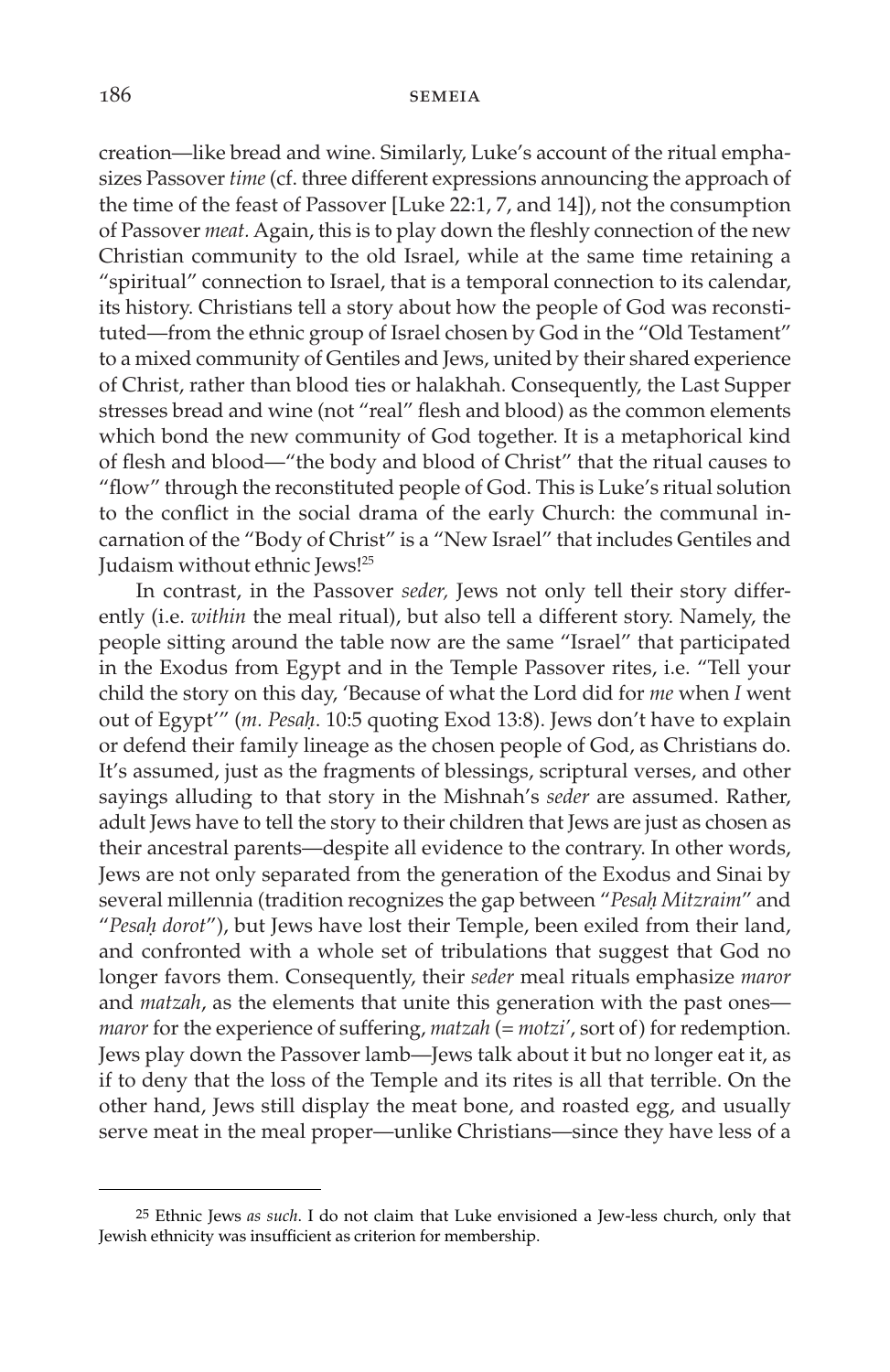need to play down organic flesh and blood ties.26 Jews rather need to play down meat that can be prepared only at a Temple that no longer exists—not animal flesh *per se*. If Christians transform themselves through the breakdown and spilling out of the Christ-charged bread/body, wine/blood elements for distribution, for Jews the liminal transformative moment of the ritual is marked in my mind by the "Hillel sandwich." By combining the maror and the matzah (with the conspicuous omission of the *pesah*\), Jews ingest both the bitter and redemptive experiences of their "feast of history."27

Significantly, the foods symbolizing the experience of redemption and freedom are "cooked," while the food reminding Jews of their bitter experience of slavery must be a raw vegetable (*m. Pesah*\*.* 2:6). In other words, the experience of servitude and suffering is "natural," i.e. it happens and there is not much one can do about it to prevent it—while its remedies: four cups of wine, roasted meat, and *matzah* are all products of human culture. Fredman (75–93) makes much of the interplay between "raw" and "cooked " to argue

The inclusion of Hillel's *baraita* on Num 9:11 in later editions of *M.Pesah*\. 10, i.e. *t. Pesah*\. and subsequent *Haggadot* is an perfect example of Bokser's understanding of ritualization as a textual editorial tendency.

<sup>26</sup> It is interesting that the Passover seder emphasizes roasting or burning as the process by which ordinary meats and bread are transformed into foods fit for sacrifice and the Passover rite. How important is the burning/cooking metaphor in the *seder*—the burnt *matzah,* the *basar tzalui,* the roasted egg or bone? Christians dissolve their symbolic constituent elements by breaking them, partitioning them, while Jews do so more often by burning. Is the former action a metaphor for discontinuity, the latter a metaphor for refinement and continuity? That's certainly the case in the medieval Jewish mystical theories of eating, based on the root metaphor of burnt sacrificial offerings (Brumberg-Kraus, 1999:23–24; Fredman: 79).

<sup>27</sup> However, it may be anachronistic to project the Hillel sandwich practice back to the rabbinic *seder* in the Mishnah. In the Mishnah, *Pesah*\ 10:3 only mentions that one is to eat bitter herbs, *charoset,* "cooked things", and the lamb sacrifice meat (when the Temple existed), not that one should form (*korkhim*) and eat them together in a sandwich. The reference to the custom of "*korekh*" now canonized in most printed Haggadot goes back to a *baraita* about Hillel's Passover practice during the time of the Temple, and does not appear in the Mishnah. According to Moshe Miller, who answered my query to the electronic discussion group H-JUDAIC about the history of the "Hillel sandwich,"

<sup>1)</sup> Hillel interpreted the verse "*Al matzot u'merorim yochluhu*" (Numbers 9:11) literally— "you shall eat the paschal lamb *upon* matzo and maror." It is clear that he and his disciples also ate this way (See *Tosefta Pesachim* 2:14). However, his fellow sages disagreed with him. 2) Rashi and Rashbam (Pesachim 115a—*shehaya korchan*) both write that all three were wrapped together. However, Maimonides (Yad Chametz u'Matza 8, 6–8) mentions only matzah and maror. Commentaries (Taz Orach Chaim 475:9) explain that Maimonides maintains that this was true even during the eras of the Temple, when they offered the paschal lamb. 3) The Gemara (Pesachim 115a) discusses the issue at length, and concludes that since the halacha was not decided clearly one should only follow Hillel's custom after fulfilling the mitzvah of eating matza. Some early haggadot mention this custom (e.g. Prague), others do not. Reasons for mentioning it are to show that this is merely a custom and not a requirement of the mitzvah. 4) The subject is treated at length in Haggadah Sheleimah by Rabbi M. M. Casher ch. 31. (Rabbi Moshe Miller, mlmiller@gti.net)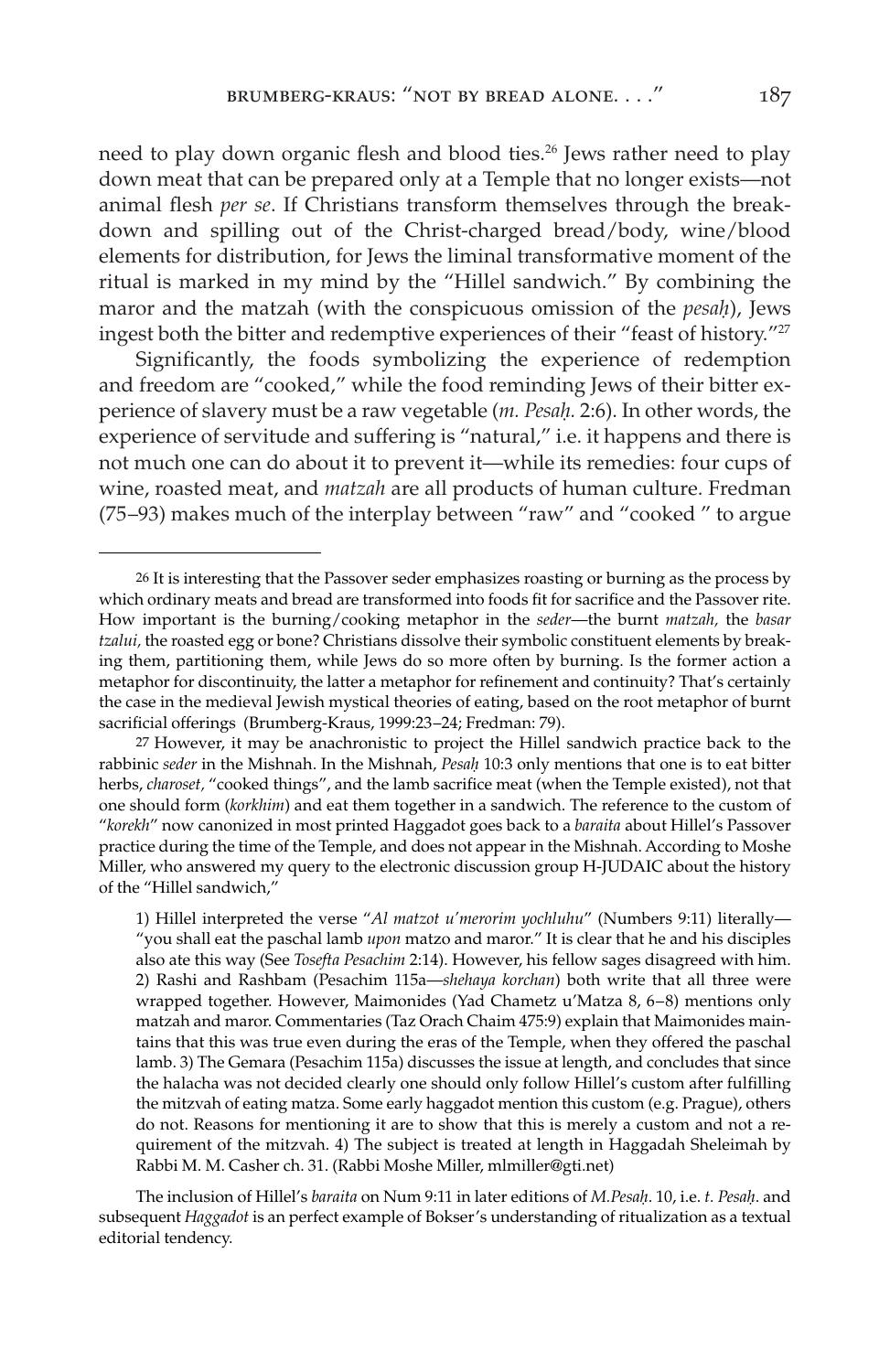#### 188 semelation of the semant semi-

that the transformation of foods according to the Jewish norms of Torah parallels the perfection of Jewish children through learning Torah (and males through circumcision prescribed in Torah). The *seder* unites these two ways of internalizing Torah into a single ritual—to "cook" its participants into Jews who embody Torah. The seder calls attention to the ways the essential foods are cooked (apart from the *maror*) in a far more pronounced manner than the Last Supper accounts refer to their elements. The Last Supper plays down the element of human intervention in its terms for its food and drink: *arton* is a generic term for bread and can even refer to food in general; the word *oinos* is never used for the wine, but rather *poterion* ("cup") or "fruit of the vine." In contrast, in the seder, it is stressed that no less than four cups of *wine* be  $\left[\right]$ ומזגו] each time they are [ארבעה כוסות שליין] each time they are served. *Matzah*'s difference from other kinds of bread is noted in the four questions (*m. Pesah*\*.* 10:4). *Matzah* is practically burnt when it is made, and its contrast to *hametz* alludes to its role as the type of bread fit for sacrifices; *hametz* is prohibited from ordinary sacrifices. Likewise, the Mishnah's list of foods to be eaten at the *seder* (apart from the bitter herb) uses names that connote that they are human products: *matzah, haroset* (lit. "something manufactured"), and two *tavshilin* (lit. "cooked things"). If Jews are what they eat and drink, the *seder* underlines that they, like the symbolic foods they ingest, are not naturally that way, but "cooked" into something characteristically Jewish. Or as Fredman puts in the epigraph to her chapter on "The Created Society," "Chickens are not born kosher" (75).

Finally, the *seder*'s wine and required reclining posture emphasizes that its participants are not servants or slaves (*pace* Luke 22:26–27), but should act like free aristocrats (even if during the rest of the year they are not). According to *m. Pesah*. 10:1: "Even if one is among the poor of Israel, they should not eat until they recline. And they should not [be served] less than four cups of wine, even if it has to come out of the communal charity fund." The impersonal constructions "let them make not less than four cups of wine," "they mixed for him the first . . . second . . . third . . . cup (*m. Pesah*\*.* 10:2, 4, 7) emphasize that the participants are *being served* like free people. The "things said" over each cup (especially the text of the Hallel) stress that this freedom is of the same sort as their ancestors' redemption from slavery in Egypt. The scriptural quotations attached to the cups of wine, as well as the blessings, state that the joyous experience of the wine/freedom comes from God. Fredman also points out that wine functions as a transforming substance; as an intoxicant it breaks down the barriers that separate the participants from each other (but not from non-Jews, since the Mishnah prohibits that), and from their ancestors in Egypt and in the time when the Temple existed (83–84). Yet at the same time, the *seder* imposes its order on its boundary-breaking drink: there are to be four cups, drunk in their prescribed order, accompanied by prescribed blessings and quotations of Torah, times when you can drink whenever you want to, times when you cannot (*m. Pesah*\*.* 10:7). Everything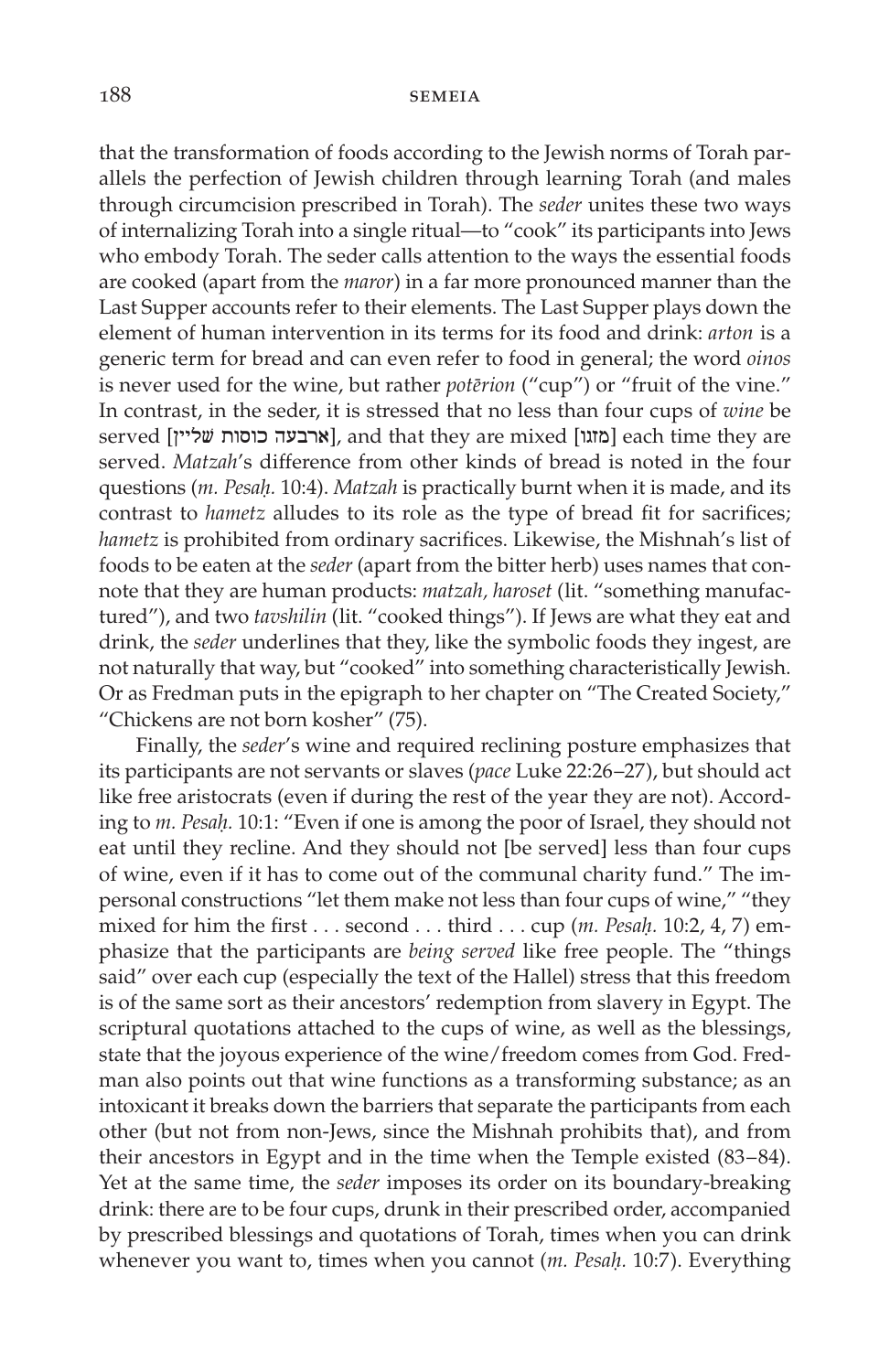eaten or drunk at the *seder* is stamped with the norms of the Torah. The *seder*'s ritualization of food and table talk do not emphasize the breaking of boundaries as the Christian rite does, but rather the internalization of boundaries that make Jews who they are.

Why are the ritualizations of the Christian and Jewish meals different from one another? Christians eat a meatless meal, while Jews eat both meat, and vegetable and grain products at their meal. Christians first break up and spill out the foods they eat and drink, while Jews first re-combine their principal foods in a "Hillel sandwich." Christians "ingest" the passion and resurrection of Jesus Christ, while Jews taste the bitterness and unleavened Torah of their ancestors' experience of God's revelation and redemption of them from slavery in Egypt. And Christians tell their story before they come to the table, while Jews tell it between courses of the meal. Why? Because Christians need their story to get everybody to the table; the initial presumption is that Gentiles don't belong. Jews don't question that they belong to this table, but rather they question and explain why they still come to it.

# **WORKS CONSULTED**

| Bahr, Gordon J. |  |
|-----------------|--|
|                 |  |

1970 "The Seder of Passover." *NovT* 12:181–202.

Bazell, Diane M.

1997 "Strife Among the Table-Fellows: Conflicting Attitudes of Early and Medieval Christians Toward Eating Meat." *JAAR* 65:73–99.

# Berger, Klaus

1984 "Hellenistische Gattungen im Neuen Testament." V. II 25.2:1310–15 in *Aufstieg und Niedergang der römischen Welt*. Ed. H. Temporini and W. Haase. Berlin: de Gruyter.

# Bokser, Baruch M.

1984 *The Origins of the Seder: The Passover Rite and Early Rabbinic Judaism*. Berkeley: University of California Press.

1988 "Ritualizing the Seder;" *JAAR* 56:443–71.

#### Bösen, Willibald

1980 *Jesusmahl, Eucharistisches Mahl, Endzeitmahl: ein Beitrag zur Theologie des Lukas*. Stuttgart: Katholisches Bibelwerk.

# Brumberg-Kraus, Jonathan

- 1991 "Symposium Scenes In Luke's Gospel With Special Attention To The Last Supper." Ph.D. diss., Vanderbilt University. Ann Arbor: UMI.
- 1999 "Meat-Eating and Jewish Identity: Ritualization of the Priestly 'Torah of Beast and Fowl' [Lev. 11:46] in Rabbinic Judaism and Medieval Kabbalah." *AJSR* 24:227–62*.*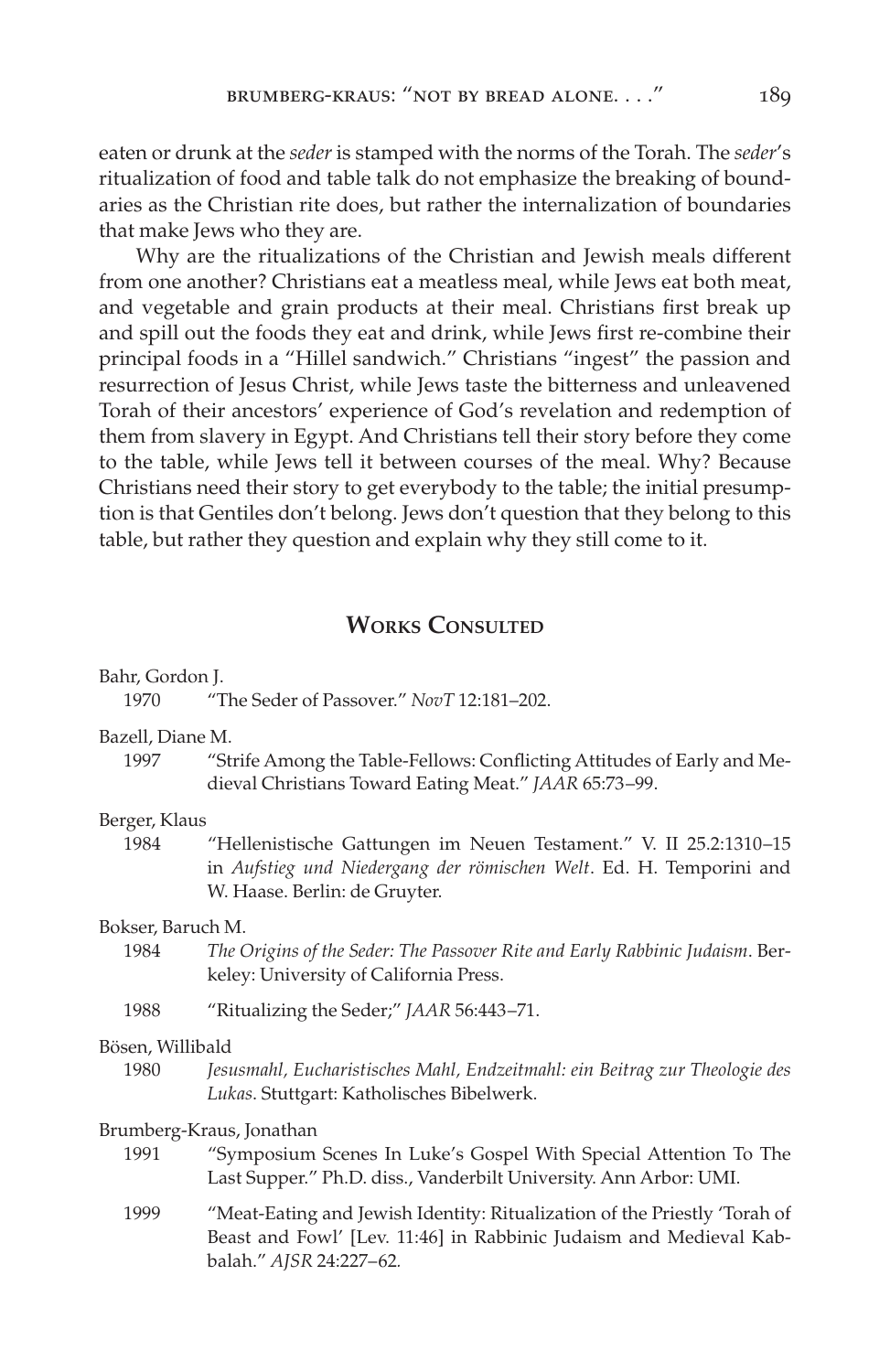#### Bynum, Caroline Walker

- 1987 *Holy Feast and Holy Fast: The Religious Significance of Food to Medieval Women*. Berkeley, Calif.: University of California Press.
- 1992 "Women Mystics and Eucharistic Devotion." Pp. 119–50 in *Fragmentation and Redemption: Essays on Gender and the Human Body in Medieval Religion*. New York: Zone Books.

#### Dewey, Joanna

1997 "Sacrifice and Gender in the New Testament." New England Society of Biblical Literature Presidential Address [Norton, MA, March 21]. Unpublished manuscript.

### Fischel, Henry A.

1973 *Rabbinic Literature and Greco-Roman Philosophy: A Study of Epicurea and Rhetorica in Early Midrashic Writings*. Studia Post-Biblica 21. Leiden: Brill.

### Fredman, Ruth Gruber

1981 *The Passover Seder: Afikomen in Exile*. Symbol and Culture. Philadelphia: University of Pennsylvania Press.

## Graham, William A.

- 1986 "Scripture." *ER* 13:133–45.
- 1987 *Beyond the Written Word: Oral Aspects of Scripture in the History of Religion*. Cambridge: Cambridge University Press.

#### Grimm, Veronika

1996 *From Feasting to Fasting, The Evolution of a Sin: Attitudes to Food in Late Antiquity*. New York, N.Y.: Routledge.

#### *Hagadah shel Pesah*\

| 1965 or | Hagadah shel Pesah: 'im perush Sefat emet me-et Yehudah Leb mi-Gur: |
|---------|---------------------------------------------------------------------|
| 1966    | Tif'eret Shelomoh me-et Shelomoh Hakohen [me]-Radomsk. Jerusalem.   |

# Holdrege, Barbara

1996 *Veda and Torah: Transcending the Textuality of Scripture*. Albany, N.Y.: State University of New York Press.

# Jaffee, Martin S.

1996 "A Rabbinic Ontology of the Written and Spoken Word: On Discipleship, Transformative Knowledge, and the Living Tests of Oral Torah." Unpublished paper read for the Consultation on the Comparative Study of "Hinduisms" and "Judaisms" at the AAR Annual Meeting.

# Jay, Nancy

1992 *Throughout Your Generations Forever: Sacrifice, Religion, and Paternity*. Chicago: University of Chicago Press.

#### Lucian

1967–79 *Lucian in Eight Volumes*. Trans. A. M. Harmon *et al.* LCL. Cambridge, Mass.: Harvard University Press.